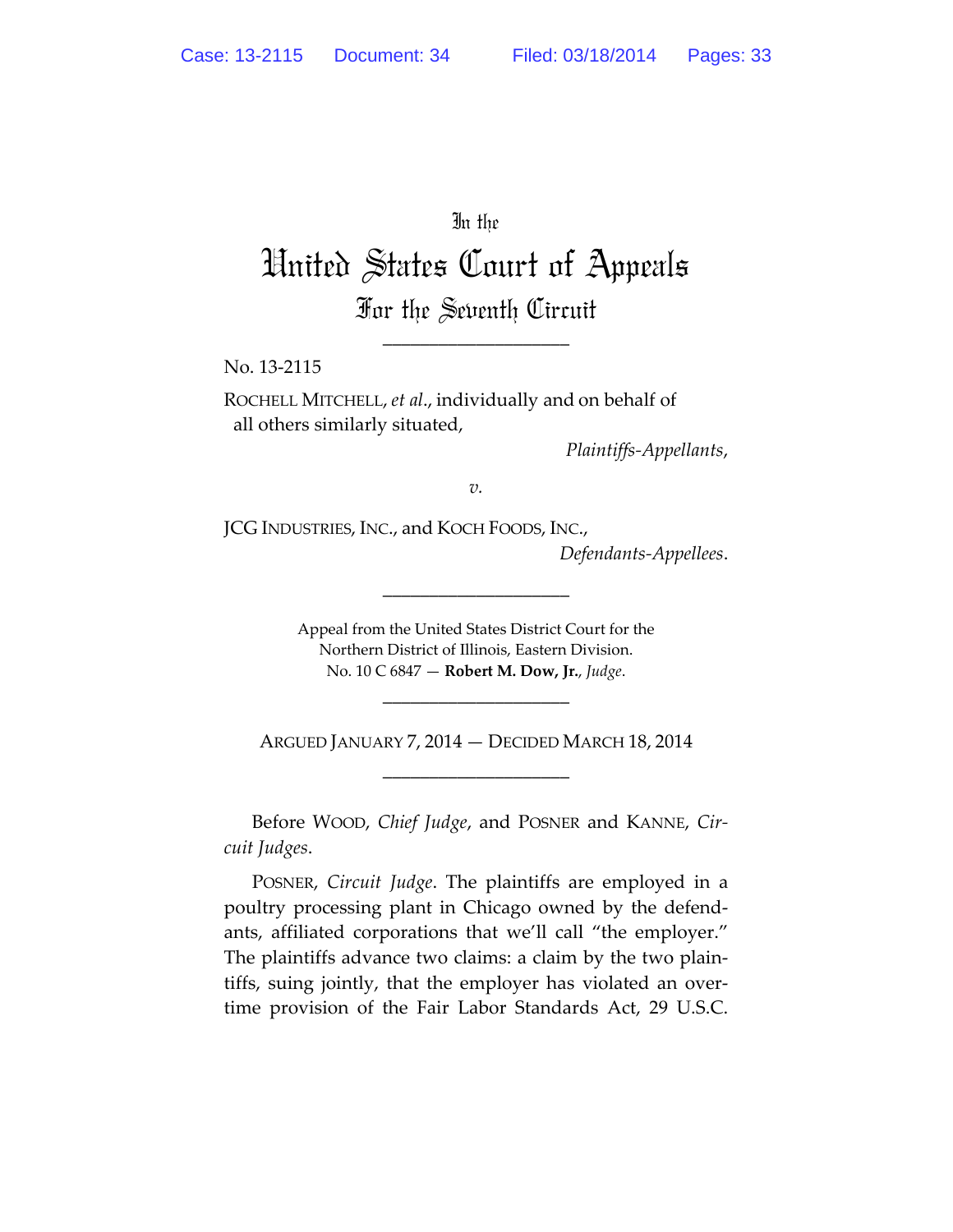§§ 201 *et seq*.; and a class action claim (supplemental to the federal claim, see 28 U.S.C. § 1367(a)), made by the plaintiffs as the representatives of the class, that the employer's con‐ duct violates an overtime provision of the Illinois Minimum Wage Law, 820 ILCS 105/1 *et seq*. The federal law does not preempt the state law if the latter is more generous to em‐ ployees, see 29 U.S.C. § 218(a); *Spoerle v. Kraft Foods Global, Inc*., 614 F.3d 427, 428–30 (7th Cir. 2010), so even if we decide that the employer has not violated the federal law, we can find that it has violated the state law. The district judge granted summary judgment in favor of the employer on both claims, and having done so dismissed the plaintiffs' motion to certify a class with respect to the state‐law claim. One might have expected the employer to press for certifica‐ tion, in order to preclude a further identical suit by others of its employees, see *Randall v. Rolls‐Royce Corp.*, 637 F.3d 818, 820–21 (7th Cir. 2011); but it did not.

The employees in question are line workers represented by a union—Chicago Joint Board, RWDSU (Retail, Whole‐ sale and Department Store Union), http://rwdsu. info/about.htm (visited March 13, 2014, as were the other websites cited in this opinion)—that has a collective bargaining agreement with the employer. The line workers stand next to a conveyor belt and each worker performs various operations on chicken carcasses, such as deboning and evis‐ ceration, as each carcass, carried on the moving belt, arrives in front of him or her. For a comprehensive description of the process, see Tony Ashdown, "Poultry Processing," www.ilo.org/safework\_bookshelf/english?content&nd=8571 70833; see also Kimberly Kindy, "Fight Picks Up Over Pro‐ posal to Speed Poultry‐Processing Lines," *Wash. Post*, Feb. 28, 2014, p. A3.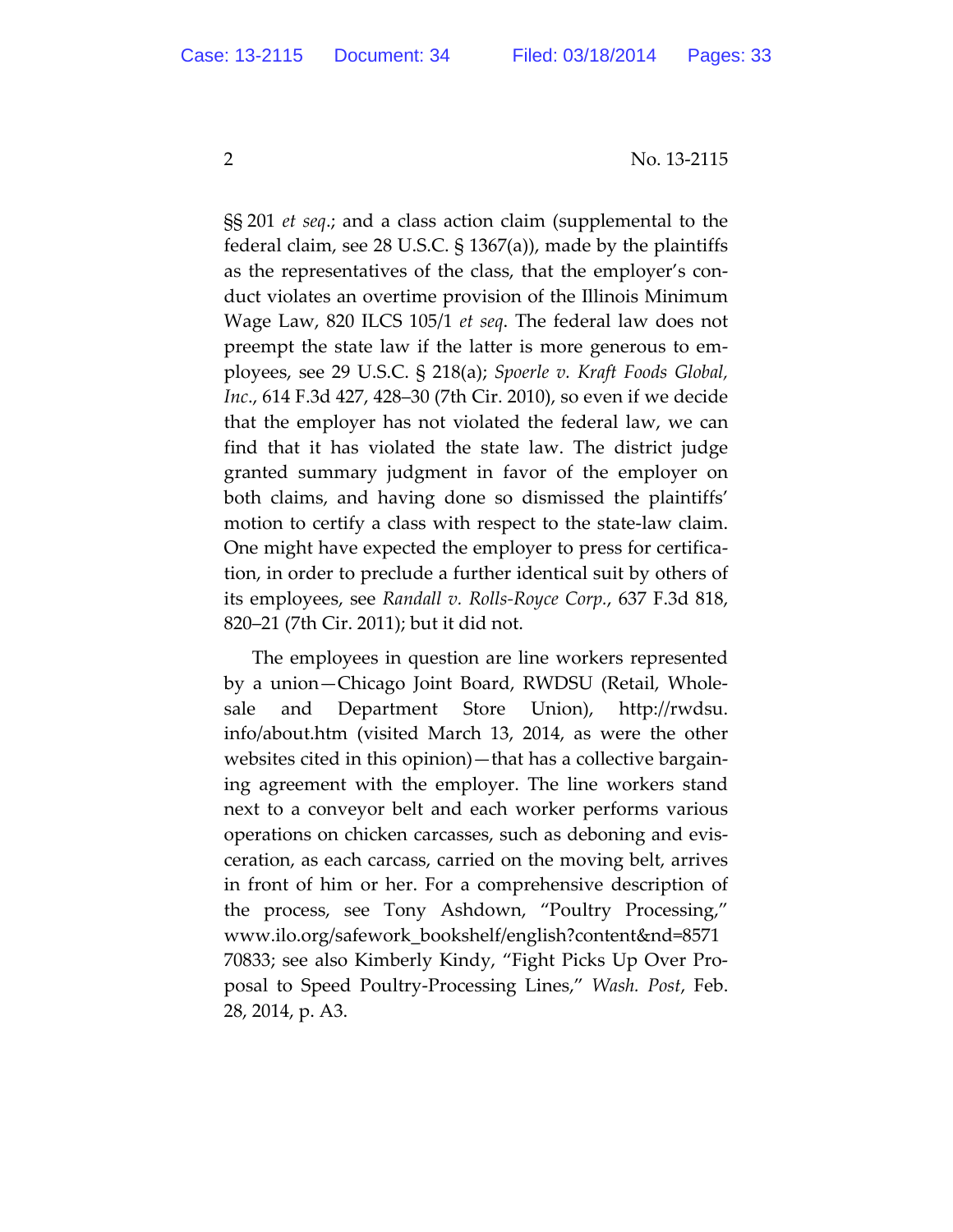For obvious reasons, "rigid sanitation requirements must be met." Ashdown, *supra*. So before beginning work in the morning the line workers are required to put on a sterilized jacket, plastic apron, cut‐resistant gloves, plastic sleeves, earplugs, and a hairnet. They are required to remove this sanitary gear at the start of their half‐hour lunch break and put it back on before returning to work. They are also told to wash their hands before eating, but given the nature of poul‐ try processing would doubtless do it without being told to. The principal issue in the case, and the only one presented by the federal claim, is whether the time spent in changing during the lunch break is worktime that must be compen‐ sated. It's called "changing," so we'll call it that too, but the term is imprecise. The workers do not change out of their clothes; they place the sanitary gear on top of their street clothes, and remove it.

The time the workers spend changing before and after eating lunch is time taken out of their lunch break rather than out of the four‐hour shifts that precede and follow it. It thus leaves them with less time for actually eating. But com‐ pression of their eating time is not a concern that motivates the workers' suit; that it is not implies of course that the amount of time consumed in changing is indeed slight, as is further implied by the fact that the plaintiffs don't argue that the meal break is not a bona fide meal break. Were it not bo‐ na fide, they would be entitled to be paid for all thirty minutes. Since it's conceded to be bona fide, it is not work‐ time, 29 C.F.R. § 785.19(a) ("bona fide meal periods are not worktime")—that is, time that the employer is required to compensate employees for even if (as in this case) there is a collective bargaining agreement between the employer and the employees' union and the agreement does not require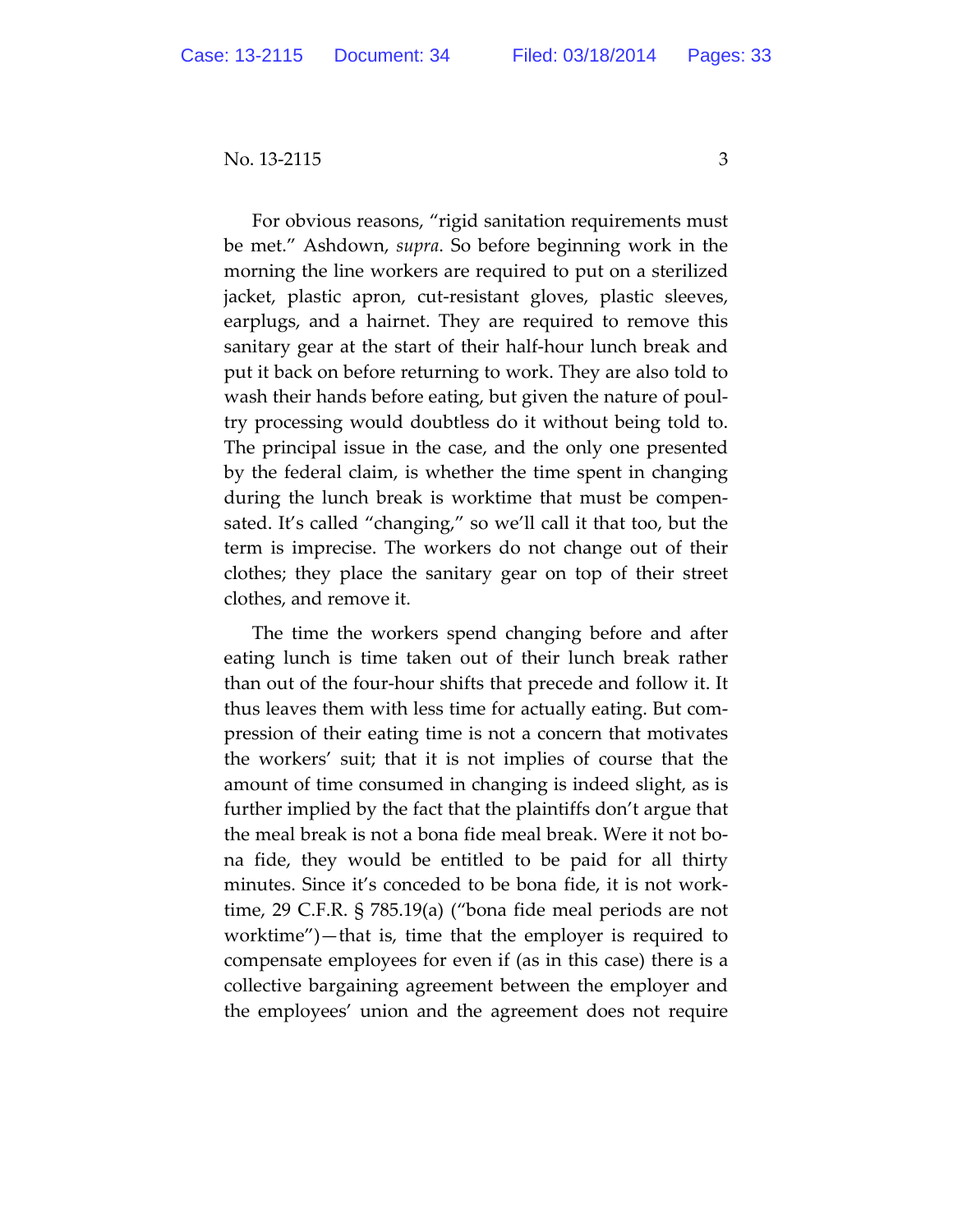such compensation. 29 C.F.R. § 778.223. The plaintiffs argue nevertheless that federal and state law requires that this changing time be compensated—and at 1.5 times the em‐ ployees' regular wage because it is on top of their 40‐hour weekly worktime and thus is overtime—even though the collective bargaining agreement makes the entire meal peri‐ od noncompensable and the Fair Labor Standards Act does not require that meal periods be compensated.

The Act further excludes from the time during which an employee is entitled to be compensated at the minimum hourly wage (or, if it is overtime work, at 150 percent of the employee's regular hourly wage) "any time spent in chang‐ ing clothes *at the beginning or end of each workday* which was excluded from measured working time … by the express terms of or by custom or practice under a bona fide collec‐ tive‐bargaining agreement applicable to the particular em‐ ployee." 29 U.S.C. § 203(*o*). The phrase we've italicized is the bone of contention over the applicability of section 203(*o*) to this case. The lunch break does not take place at the begin‐ ning or end of the period in which the employees are at the plant, and the plaintiffs contend that only that period is the "workday."

An initial doubt is whether that interpretation can possibly be correct given that many workers work (whether sometimes or only) at night. Nightworkers are called "shift workers" and are estimated to comprise 20 percent of the American workforce. See Sloan Work and Family Research Network, "Questions and Answers About Shift Work," http://workfamily.sas.upenn.edu/sites/workfamily.sas.

upenn.edu/files/imported/pdfs/shiftwork.pdf. A busy facto‐ ry might have three eight‐hour shifts, such as 8 a.m. to 4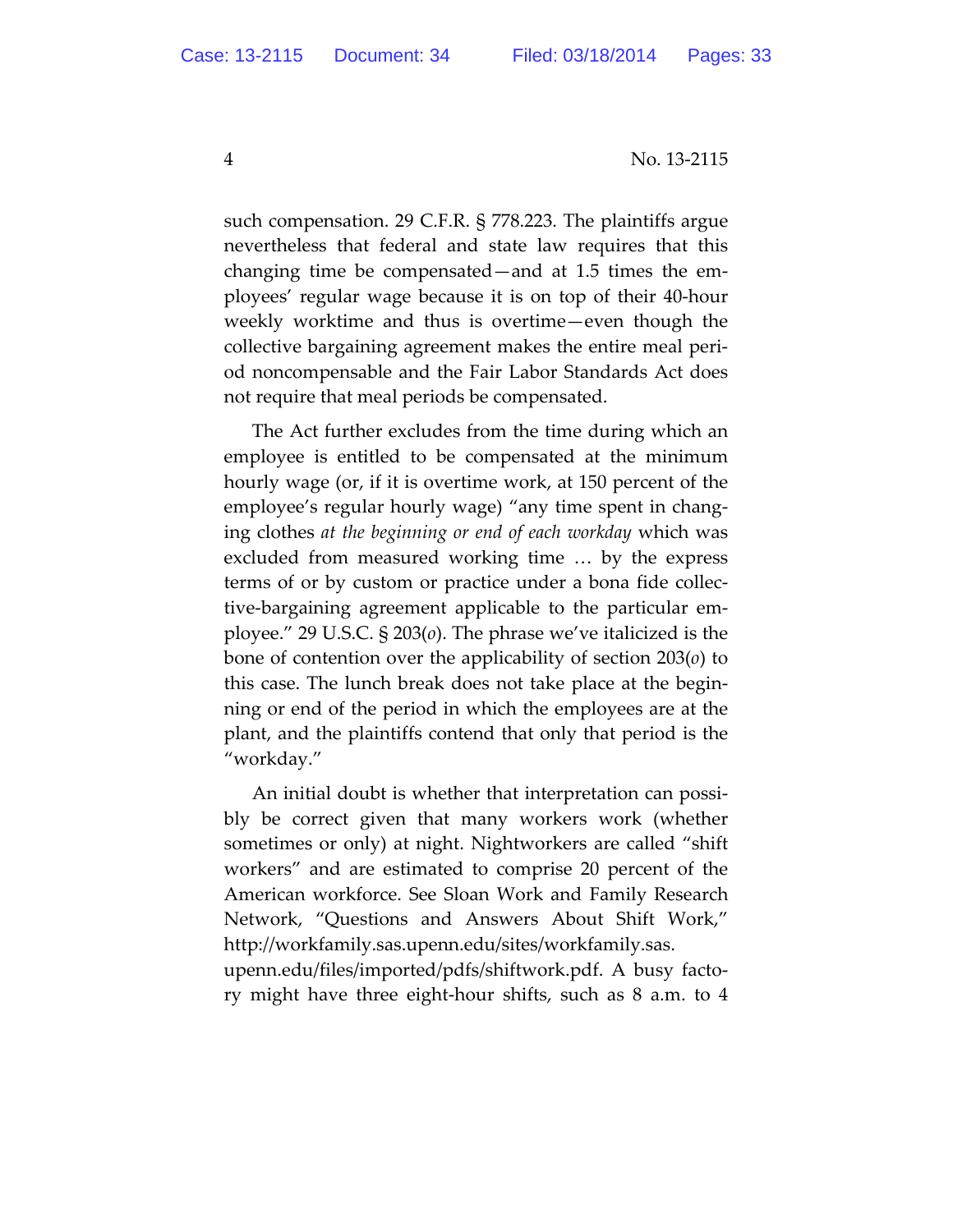p.m., 4 p.m. to midnight, and midnight to 8 a.m. These workers have a "workday," but it begins or ends at night (sometimes both). It would be called their "worknight" were there such a word, but because there isn't, "workday" has acquired two meanings: a day on which work is performed, and "the period of time in a day during which work is per‐ formed." "Workday," *Merriam‐Webster*, www.merriam‐ webster.com/dictionary/workday. Workers given a half‐hour lunch or other meal break from work are in effect working two four‐hour workdays in an eight‐and‐a‐half‐hour period.

It would make no practical sense to draw the distinction urged by the plaintiffs. An eight‐hour workday is standard. If the job requires changing at the beginning and end of the workday, and the time spent changing *has* to be compen‐ sated, the eight‐hour workday becomes an eight‐hour + some‐minutes workday and so the employer has to pay overtime. Since changing time isn't working time, a union may decide not to press the employer to pay the workers for that time. That forbearance is likely to be mutually attractive because it avoids the bother of having to keep track of how long the changing takes (and it will differ for each worker) in order to determine what each worker is owed for that time. Hence the optional exemption in section 203(*o*).

If as we believe "workday" includes "worknight," it may also include four‐hour shifts separated by meal breaks. It is true that a regulation defines "workday" to mean, "in gen‐ eral, the period between the commencement and completion on the same workday of an employee's principal activity or activities." 29 C.F.R. § 790.6(b). But the qualifying phrase "in general" (paraphrased as "generally" in *IBP, Inc. v. Alvarez*, 546 U.S. 21, 29 (2005)) allows room for an exception; and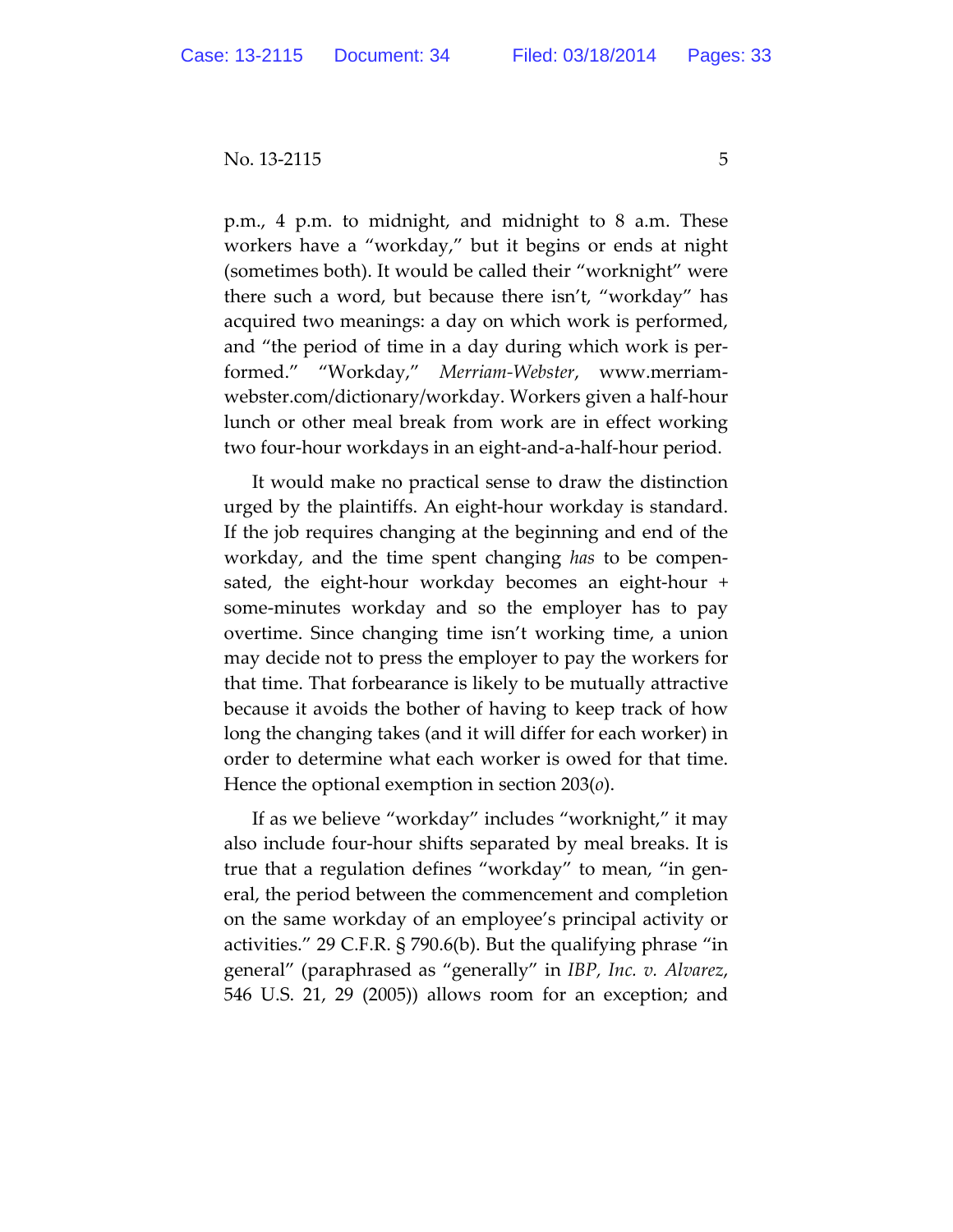6 No. 13-2115

there is compelling reason to recognize an exception in this case. (It is noteworthy that section 203(*o*) does not mention meal breaks, hence does not consider the effect they may have on a practical definition of "workday.") The identical considerations attend payment for time changing at the be‐ ginning and end of a meal break as at the beginning and end of either a conventional "workday" or the lexicographically challenged "worknight."

Still another reason to interpret "workday" in this man‐ ner is that the Fair Labor Standards Act does not require employers to provide meal breaks at all. Whether to provide them is left up to collective bargaining if as in this case the workplace is unionized. And if they are provided, then as long as they're "bona fide," the time they take doesn't have to be compensated. 29 C.F.R. § 785.19. The regulation gives, as an example of a meal break that is not bona fide, when "a factory worker who is required to be at his machine is work‐ ing while eating." The plaintiffs in this case do not argue that their lunch break is not bona fide.

As the Supreme Court pointed out recently in a related context, "simply put, [section 203(*o*)] provides that the com‐ pensability of time spent changing clothes or washing is a subject appropriately committed to collective bargaining." *Sandifer v. U.S. Steel Corp.*, 134 S. Ct. 870, 876 (2014). To inter‐ pret section 203(*o*) narrowly disserves the interest of workers by narrowing the scope of collective bargaining and, as in this case, setting a group of workers against their union. There are good practical reasons why the union in this case did not negotiate for making the time compensable. To de‐ termine how much overtime pay was owed for changing during the lunch break, the employer would have to keep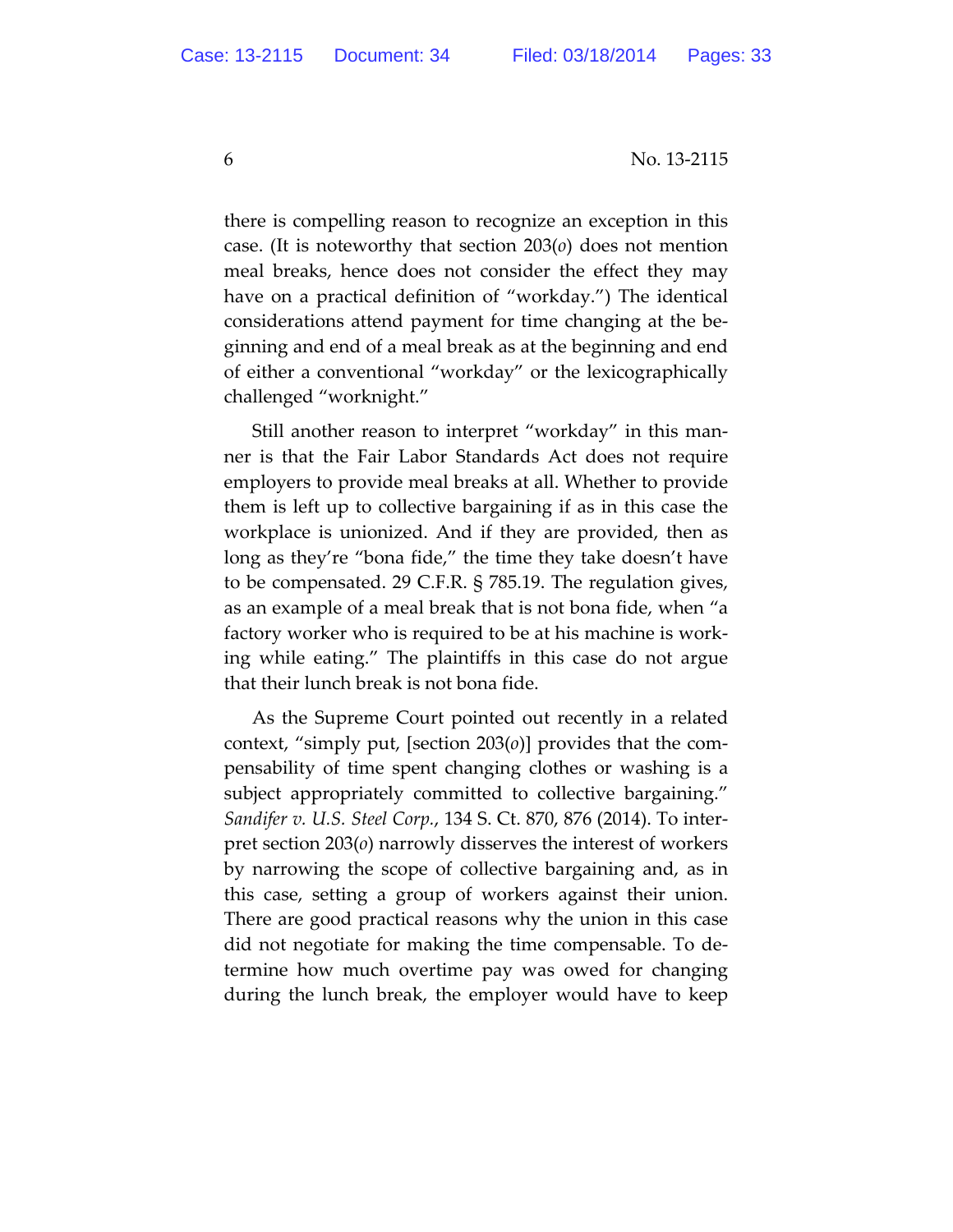tabs on how long it takes each employee to change. Unless the employer both fixed a rigid outer limit for time spent changing and monitored compliance with that limit, em‐ ployees would have an incentive to dawdle at changing in order to increase their wage—which remember is an over‐ time wage.

These complications would be avoided if time spent dur‐ ing the meal break in actually eating also had to be compen‐ sated. For then the employer would know he had to pay every employee one‐half hour of overtime wage in addition to eight hours of the employee's regular wage. But we know that meal time does not have to be compensated. On the ba‐ sis of the regulation cited earlier that excludes bona fide meal periods from worktime for which workers are required to be paid, the Fourth Circuit has held in a case indistin‐ guishable from this one that "the time [employees] spend during their lunch breaks donning and doffing a few items [i.e., changing clothes], washing, and walking to and from the cafeteria … is non‐compensable … because it is part of a bona fide meal period, see 29 C.F.R. § 785.19 …, and, in the alternative, *de minimis*." *Sepulveda v. Allen Family Foods, Inc*., 591 F.3d 209, 216 n. 4 (4th Cir. 2009).

*Sepulveda* actually offers two grounds alternative to our interpretation of "workday" for excluding the donning and doffing time in this case from the overtime provision of the Fair Labor Standards Act. We have been assuming thus far that that time is expended at the beginning and end of the (four‐hour) workday. But in an equally valid sense it is ex‐ pended during the lunch break itself. For the exclusion of mealtime from worktime is not exclusion of just the time spent eating—it is the entire "meal period," which we know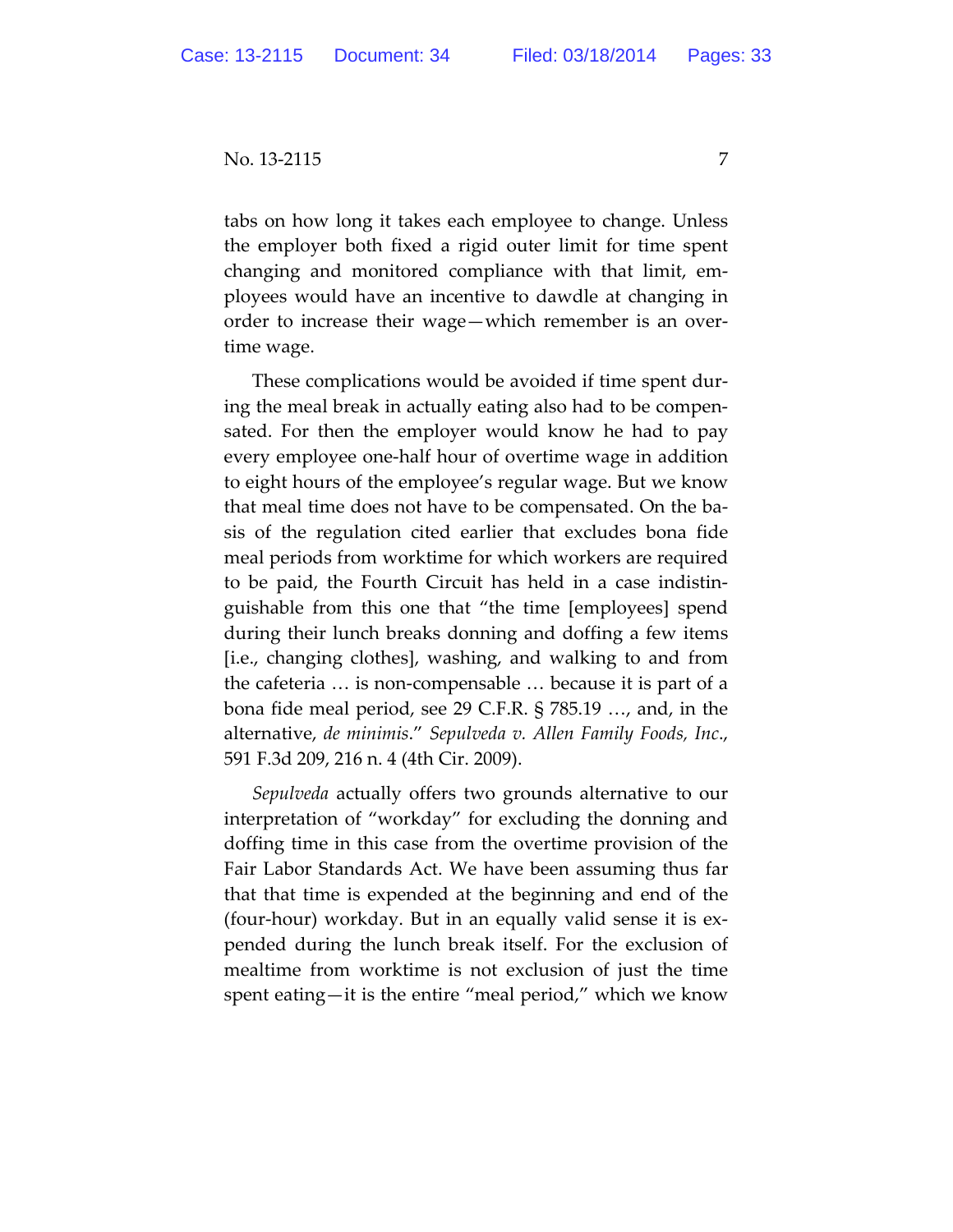8 No. 13-2115

is 30 minutes. It is excluded as long as it is bona fide, and, as we said, the plaintiffs don't deny that the lunch break at issue in this case is bona fide. If so, all 30 minutes, including changing time, are excluded from worktime and therefore need not be compensated.

The *Sepulveda* opinion's other alternative ground for af‐ firmance is unrelated to the meaning of "workday" or even of "meal periods." This is the familiar legal doctrine *de mini‐ mis non curat lex*—the law doesn't care about trifles (the punchier version is *aquila non capit muscas*—an eagle doesn't catch flies). The doctrine figured in our opinion in *Sandifer v. U.S. Steel Corp.*, 678 F.3d 590, 593 (7th Cir. 2012), affirmed, 134 S. Ct. 870 (2014). The issue was whether the exemption permitted by section 203(*o*) if agreed to by the parties to a collective bargaining agreement was vitiated by the fact that, in addition to putting on and taking off clothes, the workers had to put on and take off protective equipment, which is not clothing and so is not within the scope of the exemption. Quoting *Anderson v. Mt. Clemens Pottery Co*., 328 U.S. 680, 692 (1946), we said that "split‐second absurdities are not jus‐ tified by the actualities of working conditions or by the poli‐ cy of the Fair Labor Standards Act. It is only when an em‐ ployee is required to give up a substantial measure of his time and effort that compensable working time is involved." 678 F.3d at 593.

That remark was consistent with the suggestion in *Hessel v. O'Hearn*, 977 F.2d 299, 304 (7th Cir. 1992), that "the maxim *de minimis non curat lex* is often, perhaps typically, used … to denote types of harm, often but not always trivial, for which the courts do not think a legal remedy should be provided." One reason to withhold a remedy is that the harm is small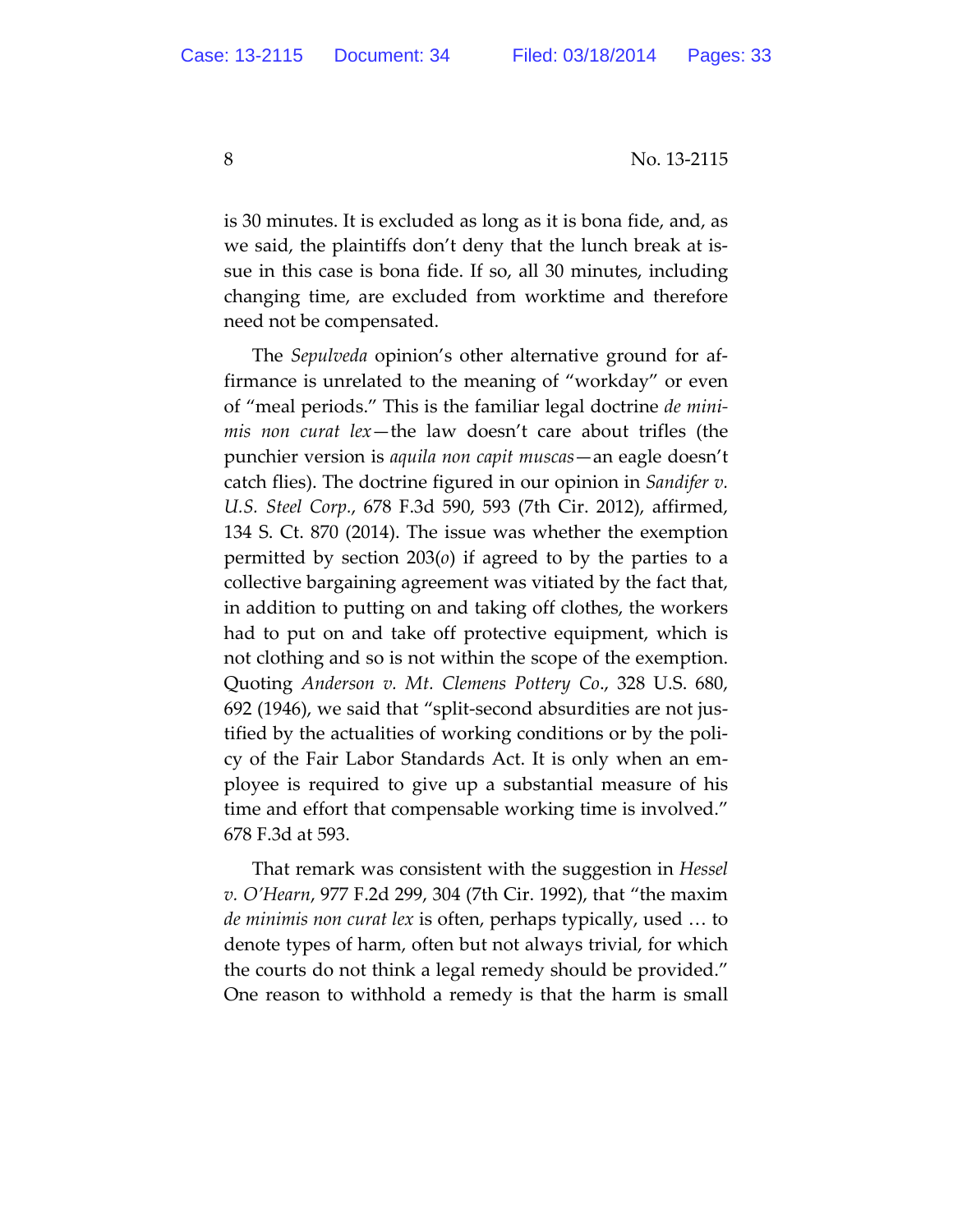but measuring it for purposes of calculating a remedy would be difficult, time-consuming, and uncertain, hence not worthwhile given that smallness. It is inconceivable that "a substantial measure" of the poultry workers' "time and ef‐ fort" is consumed in changing during the lunch break. The plaintiffs say it takes 10–15 minutes during the lunch break for them to change out of and then into the protective cloth‐ ing; the company says 2–3 minutes. These time estimates do not include time spent walking to and from the lunch room; the plaintiffs' statement of facts limits the 10–15 minute es‐ timate to the two clothing changes required during the lunch break.

The district judge did not opine on how long the donning and doffing take, a question difficult to answer in the usual way of judicial fact determination. The plaintiffs would testi‐ fy that it takes 10 to 15 minutes, the employer that it takes only 2 to 3 minutes, and how would a judge or jury know who was telling the truth? The plaintiffs could be filmed changing, but their incentive would be to dawdle; the com‐ pany could doubtless find a few speed demons among the workers. The limitations of the trial process as a method of finding certain types of fact must be recognized.

One of us decided to experiment with a novel approach. It involved first identifying the clothing/equipment that the defendant's plants use and buying it (it is inexpensive) from the supplier. Upon arrival of the clothing/equipment three members of the court's staff donned/doffed it as they would do if they were workers at the plant. Their endeavors were videotaped. The videotape automatically recorded the time consumed in donning and doffing and also enabled verifica‐ tion that the "workers" were neither rushing nor dawdling.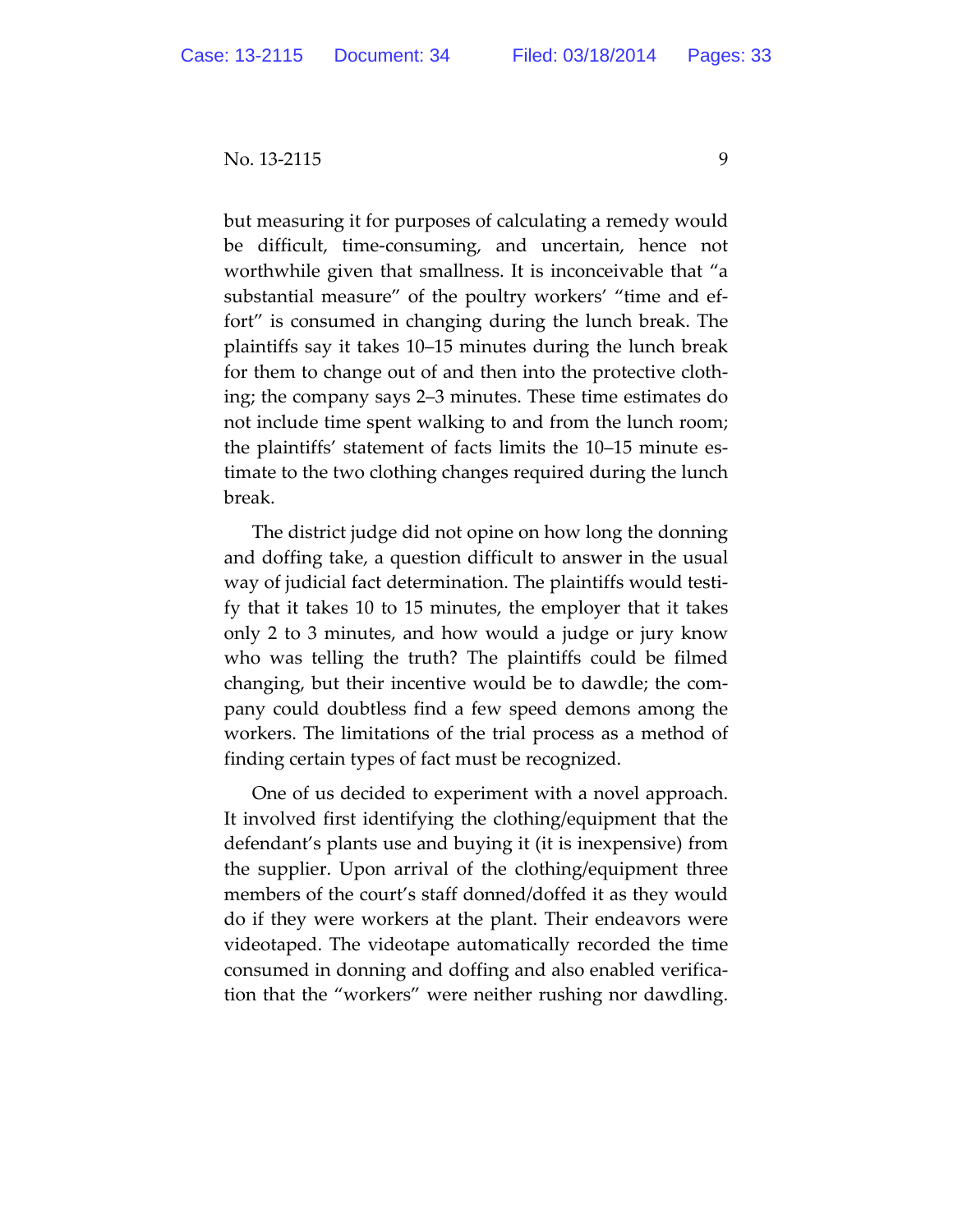The videotape reveals that the average time it takes to re‐ move the clothing/equipment is 15 seconds and the average time to put it on is 95 seconds. The total, 110 seconds, is less than two minutes, even though the "actors" had never worked in a poultry processing plant and were therefore in‐ experienced donners/doffers of the items in question.

This was not "evidence"—the intention was to satisfy cu‐ riosity rather than to engage in appellate factfinding—but it is information that confirms the common sense intuition that donning and doffing a few simple pieces of clothing and equipment do not eat up half the lunch break. (If it did, the lunch break might well not be bona fide; but as we said the plaintiffs do not argue that it is not bona fide.) The intuition is compelling; no reasonable jury could find that workers spend half their lunch break taking off and putting on a lab coat, an apron, a hairnet, plastic sleeves, earplugs, and gloves. What a reasonable jury could not find does not create a triable issue of fact.

Regarding the propriety of visual imagery in a judicial opinion, we note the Supreme Court's reference in a footnote in its *Sandifer* opinion to a photograph in our opinion. The Court (which affirmed our decision unanimously) said: "the opinion of the Court of Appeals provides a photograph of a male model wearing the jacket, pants, hardhat, snood, gloves, boots, and glasses. 678 F.3d, at 593." 134 S. Ct. at 874 n. 2. There is no note of disapproval, even though the photograph was not in evidence.

Common sense has a place in adjudication. What could be more absurd than to require as a matter of interpretation of the Fair Labor Standards Act that donning and doffing times during lunch breaks be measured daily for each poul‐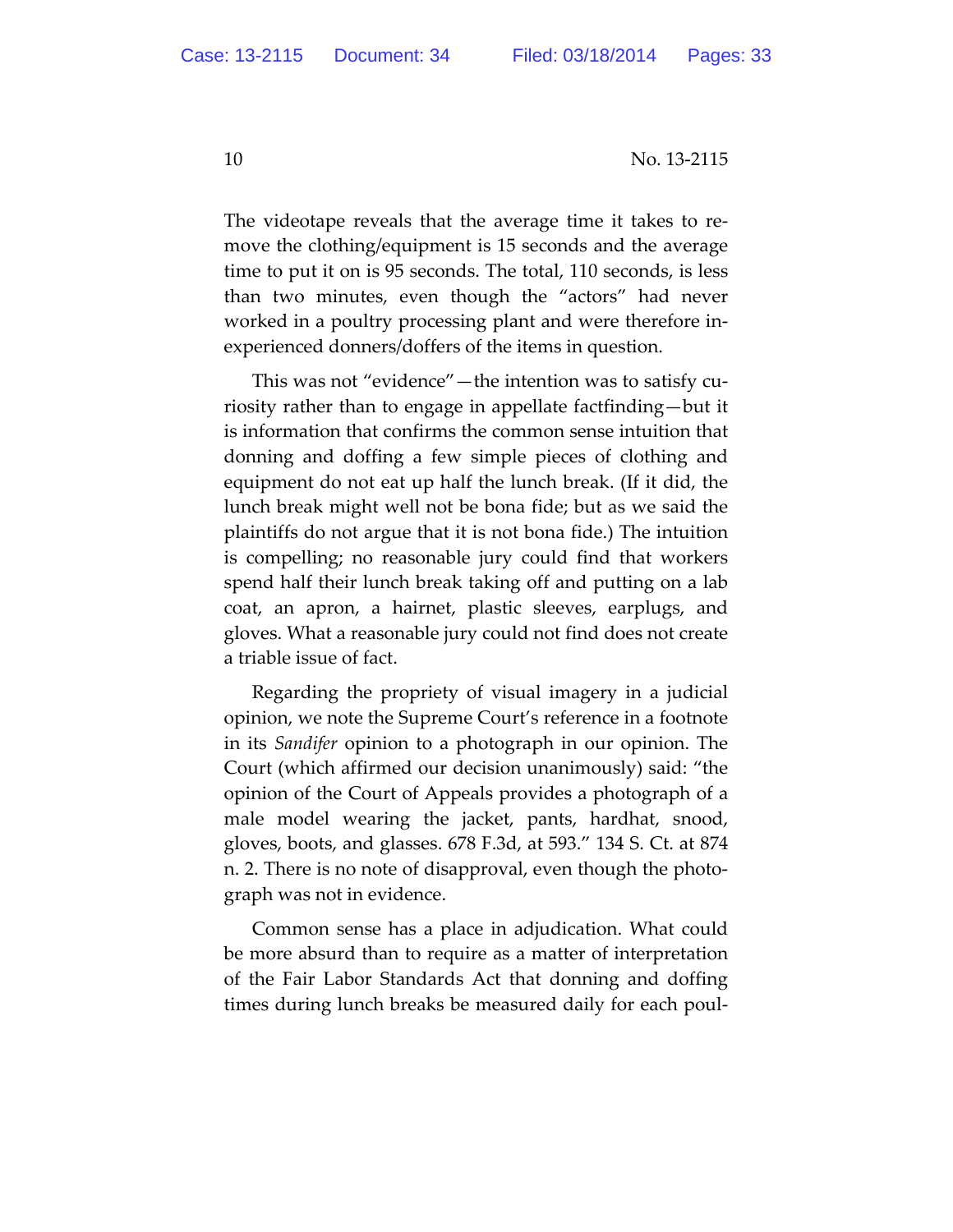try worker for purposes of calculating overtime pay (a mod‐ est fraction of an hour's wage) due each worker twice every day? For the employer to try to quantify that time, across numerous employees and numerous days of work, other than by statistical sampling methods suggested by neither side in this case, would be an undertaking at once onerous and futile. Nor is having to change inconsistent with the plaintiffs' having been "completely relieved from duty" dur‐ ing their lunch break, 29 C.F.R. § 785.19(a), considering how remote from this simple changing are the "duties" listed in the regulation: "an office employee who is required to eat at his desk or a factory worker who is required to be at his ma‐ chine."

We are mindful of the Supreme Court's statement in *San‐ difer* that "a *de minimis* doctrine does not fit comfortably within the statute at issue here, which, it can fairly be said, is *all about* trifles—the relatively insignificant periods of time in which employees wash up and put on various items of cloth‐ ing needed for their jobs. Or to put it in the context of the present case, there is no more reason to *disregard* the minute or so necessary to put on glasses, earplugs, and respirators, than there is to *regard* the minute or so necessary to put on a snood. If the statute in question requires courts to select among trifles, *de minimis non curat lex* is not Latin for *close enough for government work*." *Sandifer v. U.S. Steel Corp.*, *supra*, 134 S. Ct. at 880 (emphases in original). But reading on we discover that by another route the Court reached either the same result that we, and likewise the Fourth Circuit in *Sepulveda*, had reached, or a result that allows *greater* latitude for collective bargaining than the *de minimis* doctrine. The Court restated the issue as "whether the period at issue can, *on the whole*, be fairly characterized as 'time spent in chang‐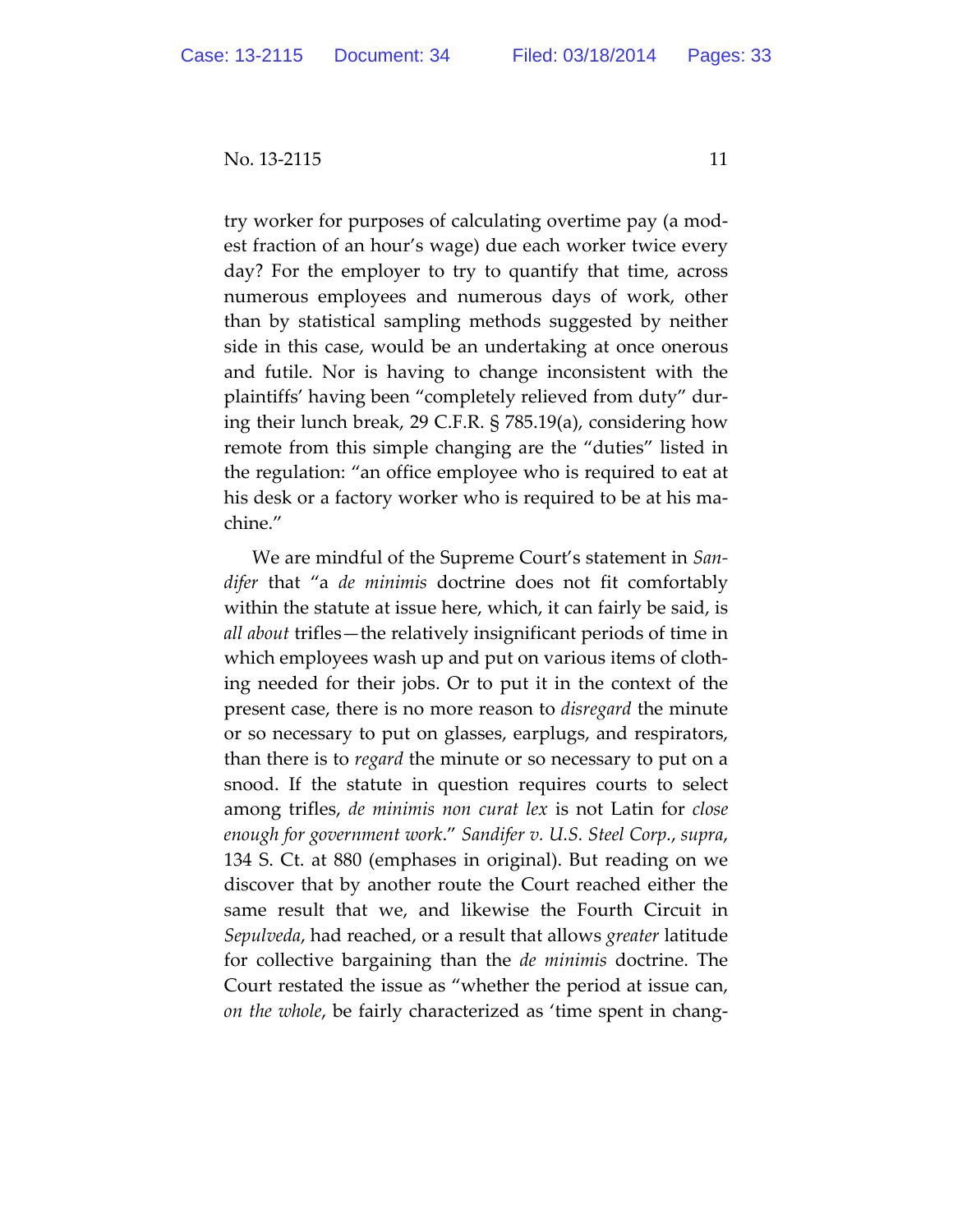ing clothes or washing.' If an employee devotes the vast ma‐ jority of the time in question to putting on and off equip‐ ment or other non-clothes items (perhaps a diver's suit and tank) the entire period would not qualify as 'time spent in changing clothes' under § 203(*o*), even if some clothes items were donned and doffed as well. But if the vast majority of the time is spent in donning and doffing 'clothes' … the en‐ tire period qualifies, and the time spent putting on and off other items need not be subtracted." *Id.* at 881 (emphasis in original). The poultry workers in our case do not spend the "vast majority of the time" during their lunch breaks don‐ ning and doffing.

The Supreme Court said that it "agree[d] with the basic perception of the Courts of Appeals [which is to say, the Fourth and Seventh Circuits] that it is most unlikely Con‐ gress meant § 203(*o*) to convert federal judges into time‐ study professionals. That is especially so since the conse‐ quence of dispensing with the intricate exercise of separating the minutes spent changing clothes from the minutes devot‐ ed to other activities is not to prevent compensation for the uncovered segments, but merely to leave the issue of com‐ pensation to the process of collective bargaining. We think it is possible to give the text of § 203(*o*) a meaning that avoids such relatively inconsequential judicial involvement in 'a morass of difficult, fact‐specific determinations,' *Sepulveda*, 591 F.3d, at 218. … In the present case, the District Court stated that 'the time expended by each employee donning and doffing' safety glasses and earplugs 'is minimal,' … a conclusion with which the Seventh Circuit agreed." 134 S. Ct. at 881. And the Supreme Court affirmed. (Notice the Court's favorable citation of *Sepulveda*, a decision on which we rely in this case.)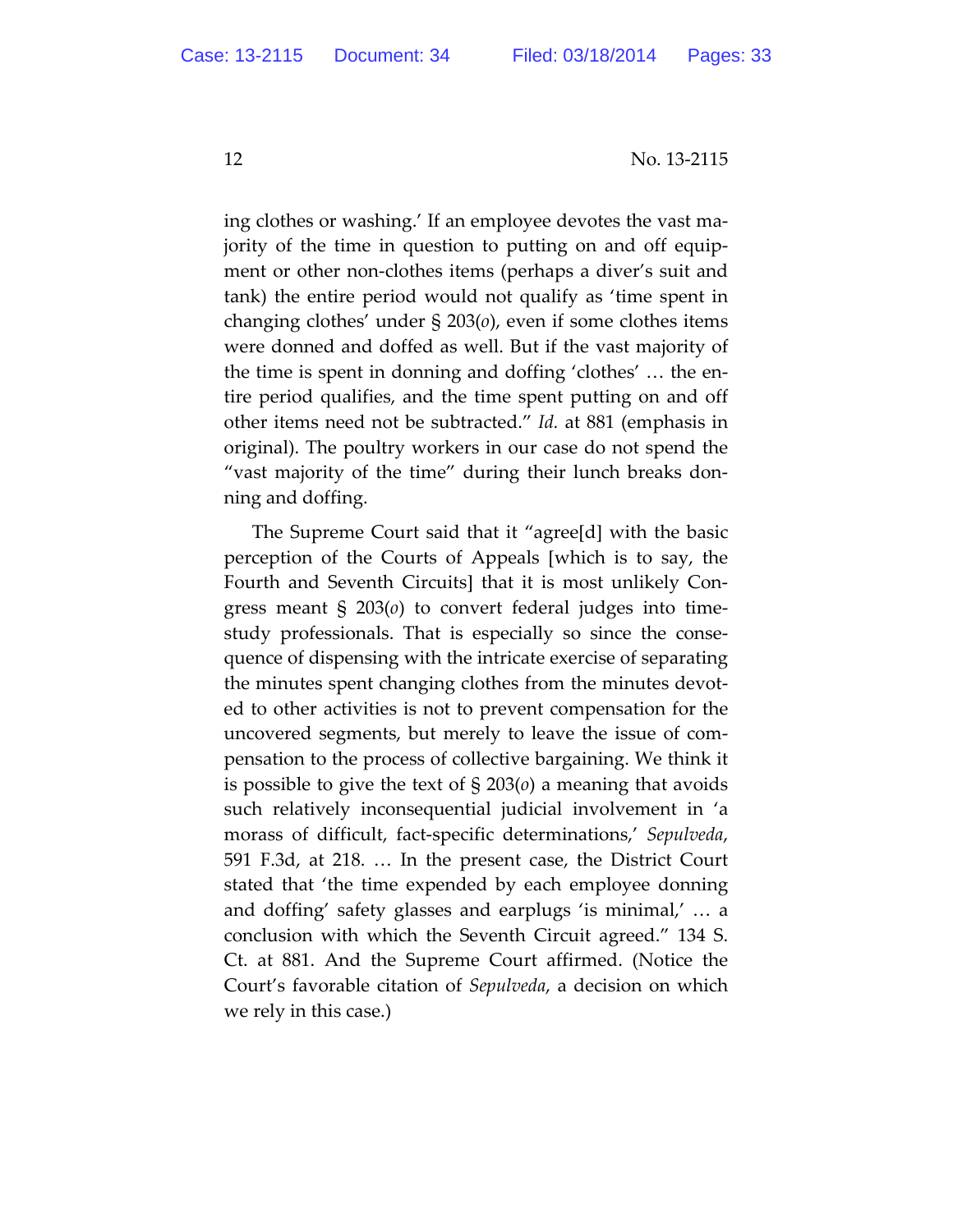The Latin word "*minimis*" means "minimal things," but the usual legal translation of "*de minimis non curat lex*" is that the law doesn't concern itself with "trifles." The word "min‐ imal" is less dismissive, and notice that the Court in the pas‐ sage we just quoted speaks of avoiding "relatively inconse‐ quential judicial involvement in 'a morass of difficult, fact‐ specific determinations.'" That is an exact description of a court's determining the changing time spent by the different poultry workers on different days, rather than leaving it to the union to decide to negotiate in lieu of the monitoring and incessant disagreement that such a measurement process would require to implement an alternative form of compen‐ sation. No way the workers would come out ahead by pre‐ vailing in this class action suit.

We turn now to the claim based on Illinois's minimum wage statute. That statute fixes a minimum hourly wage and requires overtime pay for employees who have "a work‐ week of more than 40 hours." 820 ILCS 105/4(a)(1), 4a(1). The statute doesn't say "hour" or "hours" of what, and contains no counterpart to section 203(*o*) of the federal law. But it au‐ thorizes the Director of the Illinois Department of Labor to make administrative regulations "including definitions of terms, as he deems appropriate to carry out the purposes of" the minimum wage law. 820 ILCS 105/10(a). Pursuant to this authorization the Director in 1984 promulgated a regulation which states that "'hours worked' means all the time an em‐ ployee is required to be on duty, or on the employer's prem‐ ises, or at other prescribed places of work, and any addition‐ al time he or she is required or permitted to work for the employer." 56 Ill. Admin. Code § 210.110. That's broad, and standing alone would encompass time spent changing dur‐ ing a meal break, because that can be done only on the em‐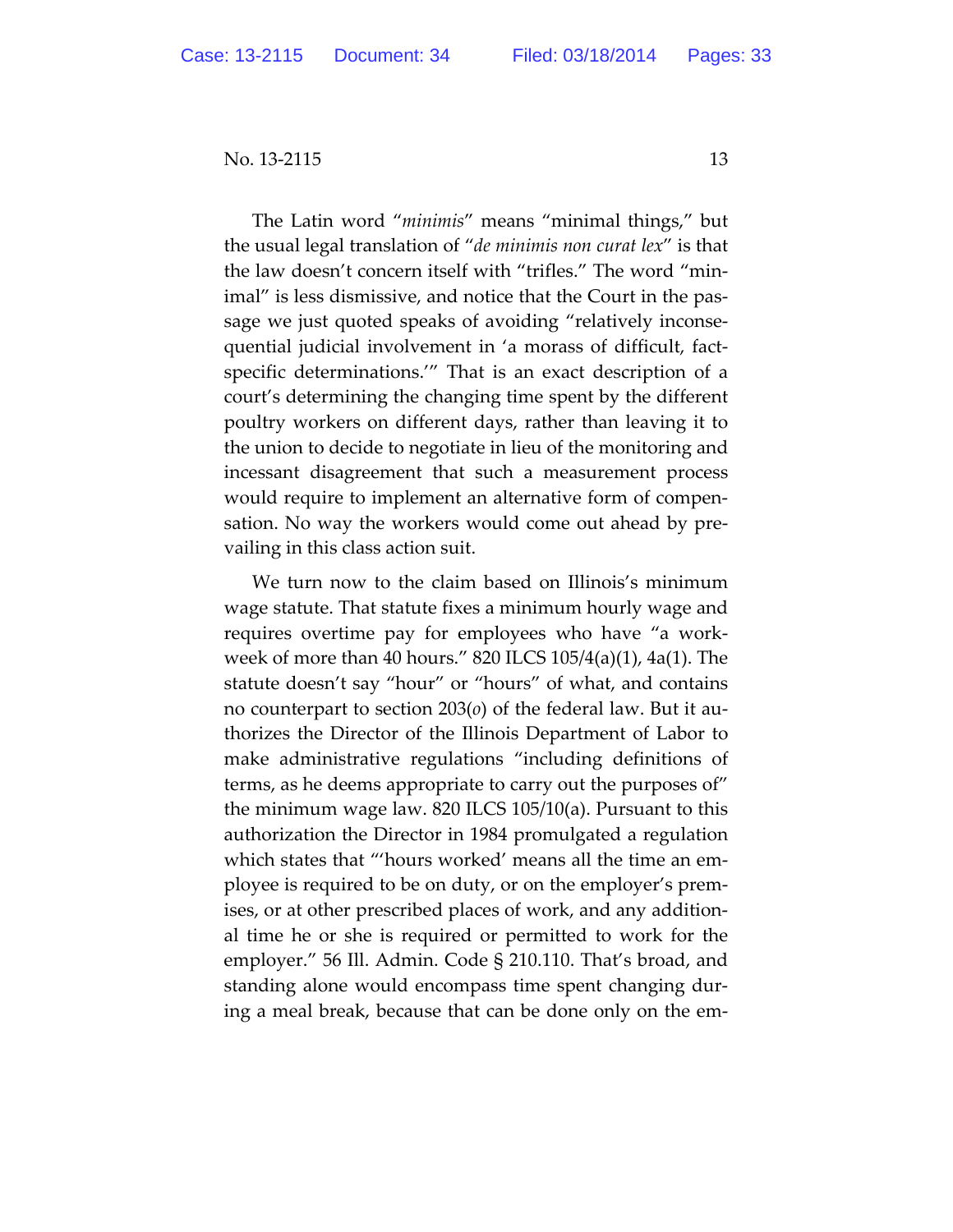ployer's premises. But there is more to the regulation. A 1995 addition states that "an employee's meal periods … are compensable hours worked when such time is spent pre‐ dominantly for the benefit of the employer, rather than for the employee." The first part of section 210.110 that we quot‐ ed is worded almost identically to the "hours worked" fed‐ eral regulation, 29 C.F.R. § 778.223; the second part parallels the other federal regulation that we cited, 29 C.F.R. § 785.19(a), by taking bona fide meal time out of worktime. The single Illinois regulation covers the same ground as the two federal regulations, though with a useful clarification, as we're about to see.

The employees in this case can leave the plant during their lunch break and grab a bite at a nearby restaurant, but they have to be on the employer's premises when changing. It doesn't follow that the time taken for the meal break is predominantly for the employer's benefit rather than the employee's. Cf. *Barefield v. Village of Winnetka*, 81 F.3d 704, 710 (7th Cir. 1996). On the contrary, the employer does not provide a meal break so that the employees can don and doff protective clothes and equipment, but so that they don't have to work eight hours straight without food. The meal break is for the employees' benefit. The clothes changing is incidental to their eating lunch.

The predominance test is related to the *de minimis* doc‐ trine, but it is part of the regulation rather than a common law add‐on (*de minimis non curat lex* is a common law doc‐ trine, both state and federal). But the common law add‐on is part of Illinois labor law as well. In *Porter v. Kraft Foods Glob‐ al, Inc.*, 2012 WL 7051311, at \*9 (Ill. App. Dec. 10, 2012), the Illinois Appellate Court, relying on our *Sandifer* opinion, ap‐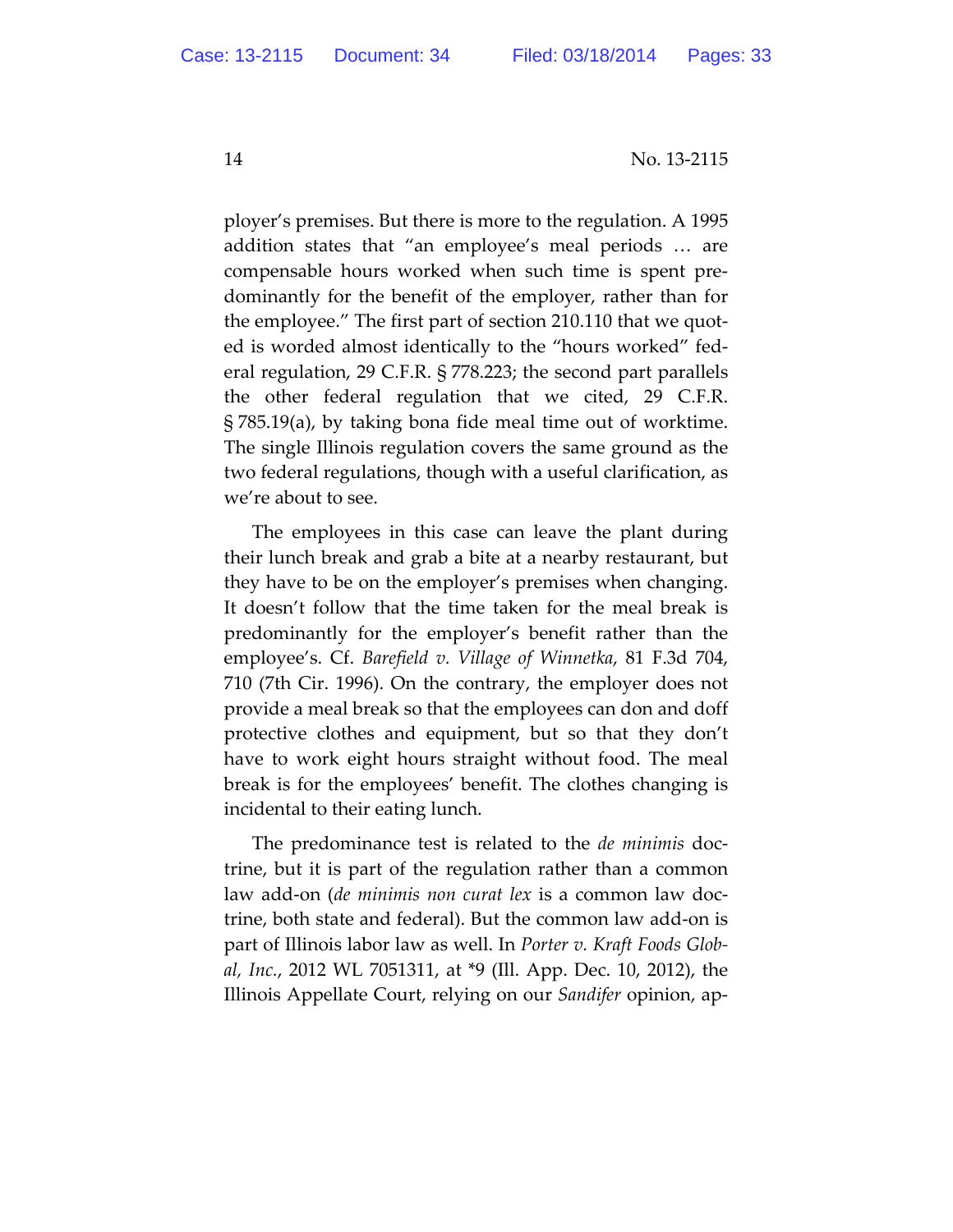plied the *de minimis* doctrine to the small amounts of time that workers in *Porter* took to don and doff protective equipment at the beginning and end of their workday. There is no mention in the opinion of a collective bargaining agreement between the parties. Remember that section 203(*o*) of the federal Act allows certain on‐premises time to be exempted from the Act's minimum wage and overtime provisions only if a collective bargaining agreement so pro‐ vides—and section 203(*o*) doesn't have a counterpart in the Illinois law. But to dwell on these differences is to miss the *independent* force of the *de minimis* doctrine (or the alternative preferred by the Supreme Court—"minimal"—not that its preference would bind the Illinois courts or regulators when dealing with an Illinois statute or regulation).

It was not argued in *Sandifer* that the *clothes‐changing* time involved in that case was *de minimis*. The exclusion of that time from hours worked was based on a provision of the col‐ lective bargaining agreement authorized by section 203(*o*) of the Fair Labor Standards Act. The argument, which carried the day, was that the protective equipment that the workers had to put on and take off *in addition* to putting on and tak‐ ing off their work clothes was *de minimis*. There is similarly no argument in this case that the meal breaks are *de minimis*; under both the state and federal statutes they are not work time at all, just as the clothes‐changing time in *Sandifer* was, by virtue of the collective bargaining agreement and section 203(*o*), not work time. The question under Illinois law is whether the time spent *during* the half‐hour meal break in changing clothes, corresponding to putting on and taking off the protective equipment in *Sandifer*, is *de minimis*.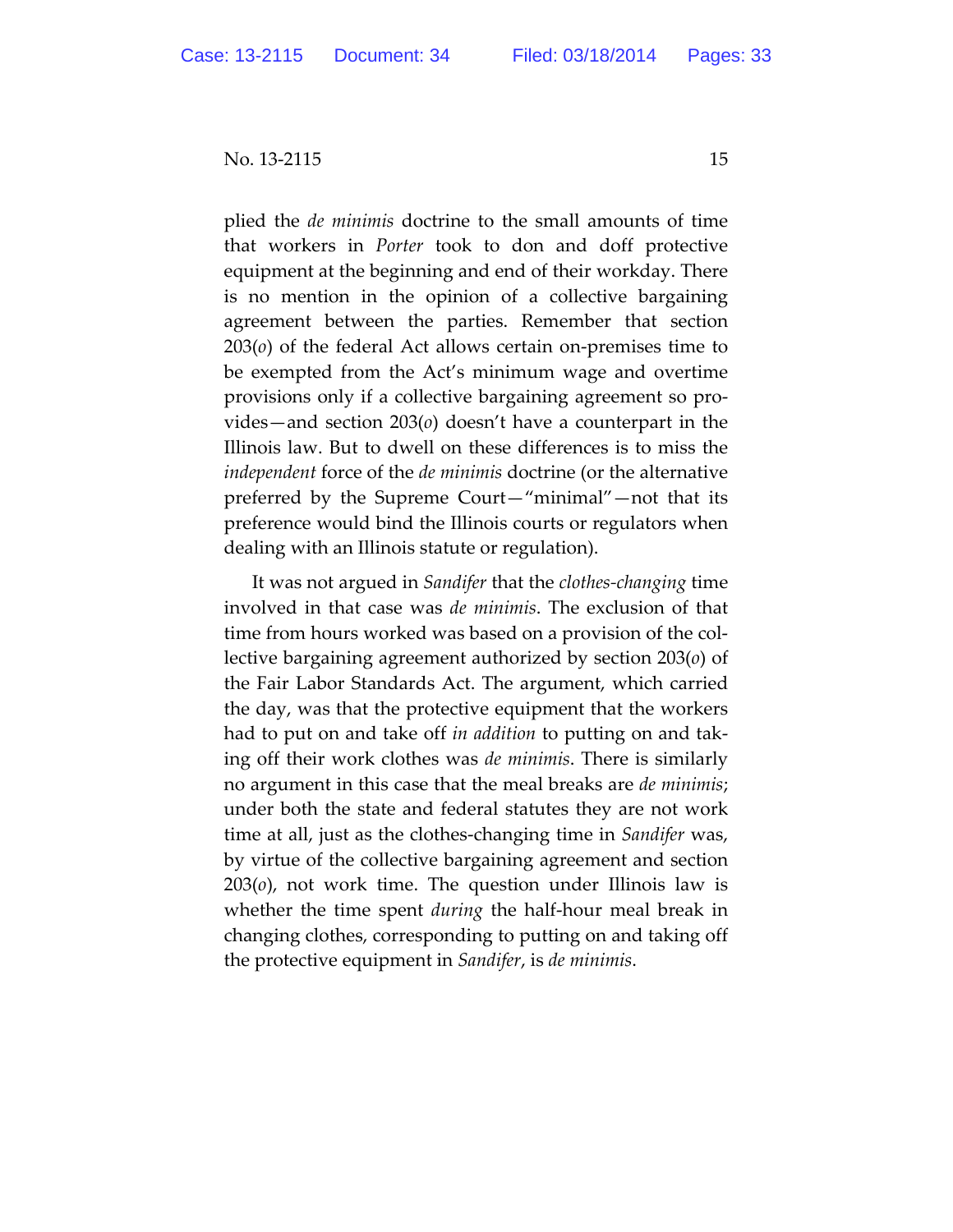Remember that what the parties call changing clothes in this case is not dressing and undressing—that is, changing from street clothes into work clothes and upon ending work changing back again—but rather is placing several items of protective clothing or equipment on top of the employee's street clothes (or in or on his person rather than on his street clothes, in the case of the earplugs and hairnet) and later re‐ moving them. If these actions took a big chunk of time, leav‐ ing inadequate time for eating without getting indigestion, the meal break would no longer be bona fide. But that is not argued. For us to rule that a few minutes of changing time must be compensated would put us in the role that the Supreme Court derided—that of playing at being "time‐study professionals." The pertinence of "practical administrative difficulties" in calculating the duration of an activity "for payroll purposes" was noted by the Illinois Appellate Court in *Bartoszewski v. Village of Fox Lake*, 647 N.E.2d 591, 596 (Ill. App. 1995), a case that, incidentally, characterized "the Fed‐ eral case law" as "instructive" in interpreting the Illinois law. *Id*. at 594.

Never to our knowledge has either the Director's regula‐ tion been held to require compensation for changing time at the beginning and end of meal breaks, or the provision in a collective bargaining agreement excluding meal breaks from compensable time been challenged. The absence of any enforcement of the interpretation advocated by the plaintiffs in this case is telling evidence of how the Illinois law is under‐ stood by Illinois judges, lawyers, and labor officials. The *Por‐ ter* decision signals that the *de minimis* rule is alive and well in Illinois's law of employee compensation, and the rule is amplified by the predominance test in the regulation. And there is nothing to suggest that the Illinois Appellate Court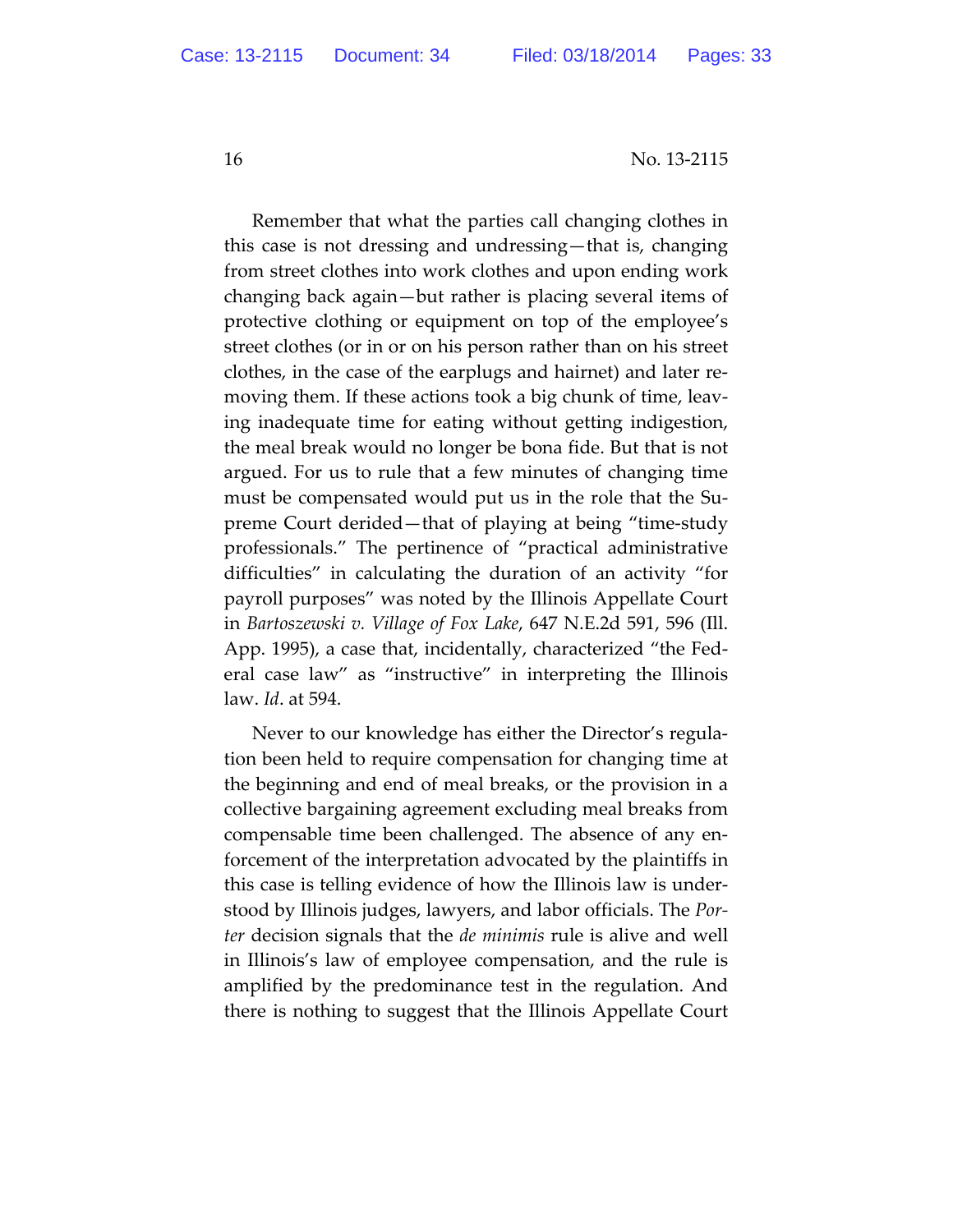in *Porter* thought it was creating new law. We would expect that had it thought that, it would have published its opinion. And we have no reason to think that the state's highest court would disagree with *Porter—*it denied Porter's petition to appeal the Illinois Appellate Court's decision to it. 985 N.E.2d 310 (2013) (per curiam).

There is a benefit, in simplified labor relations, from a degree of convergence of federal and state law in regard to the scope of exemptions from mandatory provisions of those different bodies of law when both are applicable to the same workforce, as they are in many cases—in this case, for ex‐ ample. As we noted in *Driver v. AppleIllinois, LLC*, 739 F.3d 1073, 1075 (7th Cir. 2014), Illinois courts frequently say that they look to the Fair Labor Standards Act for guidance in in‐ terpreting the state's minimum wage law. Besides the Illinois cases cited in *id*., see, e.g., *Lewis v. Giordanoʹs Enterprises, Inc.*, 921 N.E.2d 740, 745–46 (Ill. App. 2009), and *Bernardi v. Village of North Pekin*, 482 N.E.2d 101, 102 (Ill. App. 1985). The Illi‐ nois Department of Labor has said that too. See 56 Ill. Ad‐ min. Code § 210.120. Earlier we noted the similarity of the federal and state regulations pertinent to this case.

So far in this opinion we have been discussing just chang‐ ing time during meal breaks. That is the primary focus of the appeal. But the plaintiffs also argue, though only with re‐ spect to their claim under Illinois law, that not only should that time be compensated but likewise the time the workers take to don and doff at the beginning of the morning shift and end of the afternoon shift. But if as we have just ruled the time spent on the identical activity during meal breaks is *de minimis* (or "minimal" in the Supreme Court's preferred term), it is even more clearly so when performed at the be‐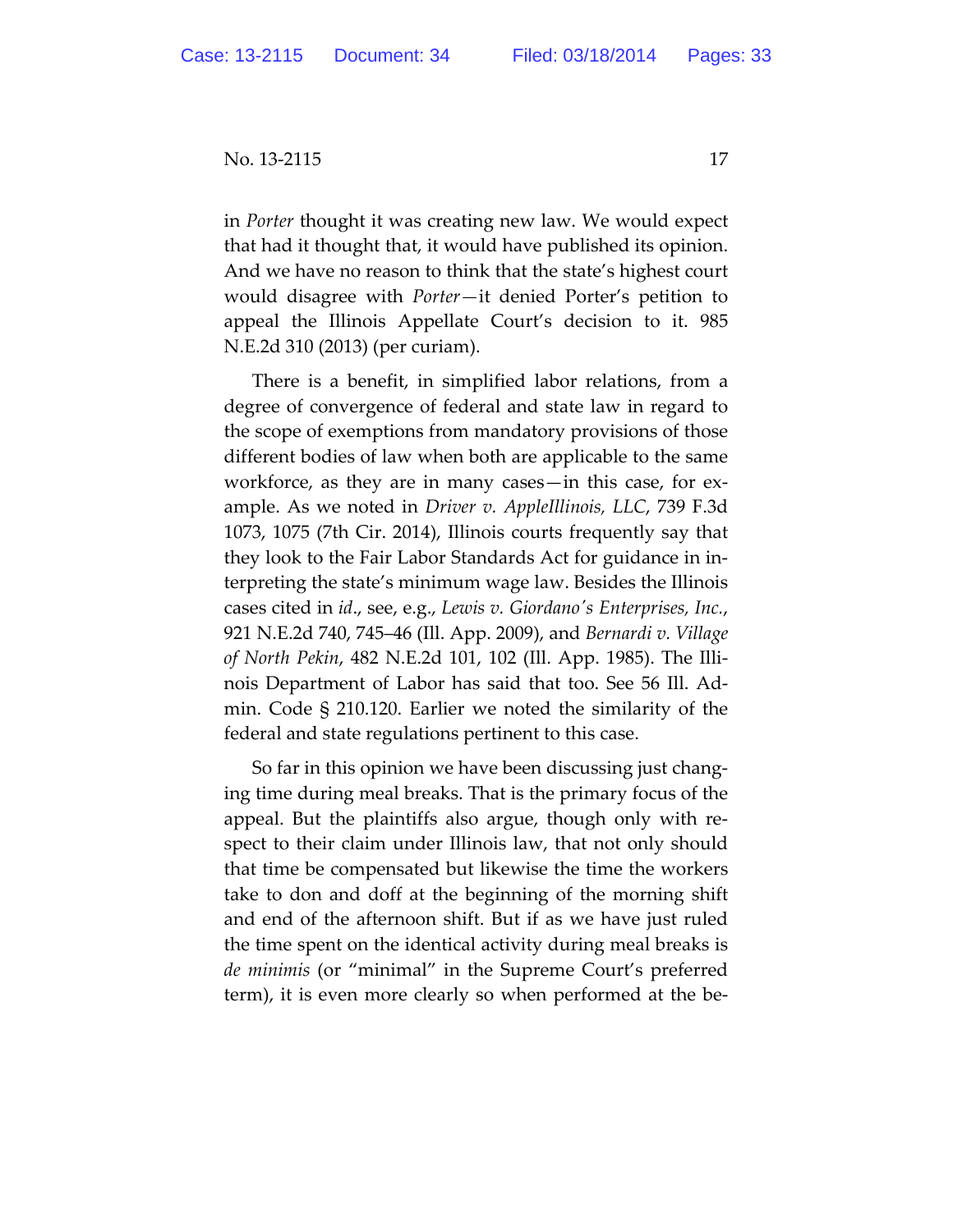ginning and end of the workers' day of work. The amount of time spent on the activity is the same but obviously is a much larger fraction of a 30‐minute lunch break than of 8 hours (480 minutes) of work time (16 times larger). If it is *de minimis* in the first case, it is *de minimis a fortiori* in the sec‐ ond.

We end this longish opinion with a reminder that the cause of amicable labor‐management relations is impaired by reading broadly statutes and regulations that remove wage and hour issues from the scope of collective bargain‐ ing. That is what motivated Congress to amend the Fair La‐ bor Standards Act in 1947 to add (among other provisions) what is now section 203(*o*), stating in 29 U.S.C. § 251 that "Congress finds that the Fair Labor Standards Act of 1938 … has been interpreted judicially in disregard of longestablished customs, practices, and contracts between em‐ ployers and employees, thereby creating wholly unexpected liabilities, immense in amount and retroactive in operation, upon employers." Employer and union in this case have agreed not to count the tiny donning/doffing times as com‐ pensated work. Doubtless the union required compensation for that concession to the employer. The plaintiffs in this case are trying to upend the deal struck by their own union.

AFFIRMED.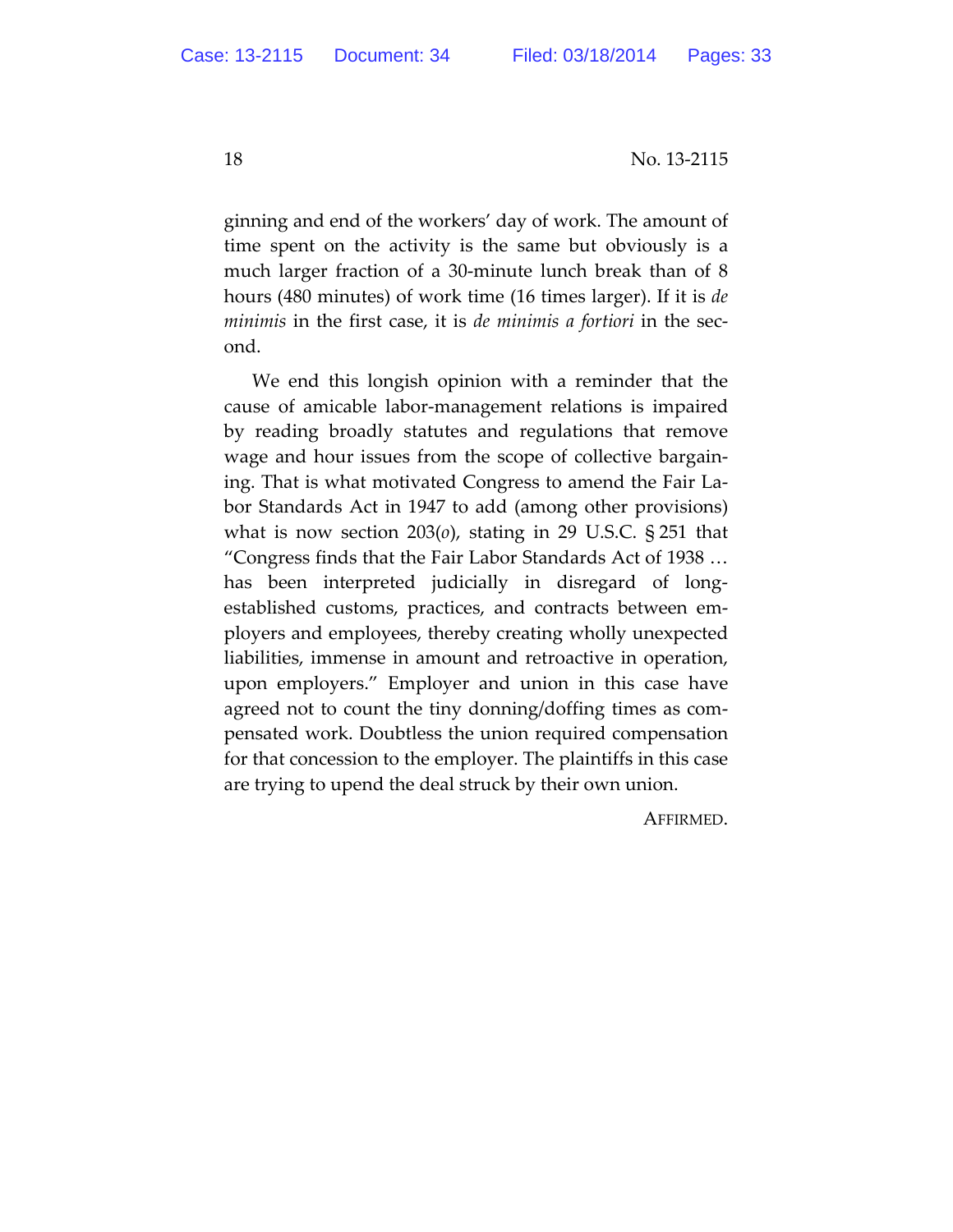WOOD, *Chief Judge*, dissenting. This case requires us to re‐ turn to the topic of "donning and doffing" clothing and equipment for purposes of performing a job—and in particu‐ lar, to the question whether the time spent in those quaintly‐ termed activities must be included as work‐time for purpos‐ es of the Fair Labor Standards Act (FLSA), 29 U.S.C. §§ 201 *et seq.* The plaintiffs in our case work at a poultry processing plant. Before they may begin their work, which involves evisceration, deboning, and cleaning of the carcasses, plain‐ tiffs must "don" certain outerwear and protective gear. In the middle of the day, at lunchtime, they remove the sanitary gear and wash up. At the end of the lunch break, they suit up again, and at the end of their shift they remove the gear for good, wash up again, and head home. Plaintiffs argue that under both the FLSA and the Illinois Minimum Wage Law, 820 ILCS 105/1 *et seq.,* they are entitled to be compen‐ sated for the time they spend putting on and taking off this gear, plus the associated washing‐up time.

The majority asserts that cleaning up is not part of the employee's "work," but I see no justification for this holding. Section 203(*o*) refers explicitly to washing; and the employer cannot permit people who work with raw meat to enter the lunchroom without thoroughly washing up. For example*,* Facility Guidelines for Meat Processing Plants issued by the U.S. Department of Agriculture specifically identify hand‐ wash sinks as "one of the most important steps" for proper sanitation that must be taken in such a plant. See 62 Fed. Reg. 45,028, 45,030 (Aug. 25, 1997), available at www.ncagr.gov/meatpoultry/pdf/Facility%20Guidelines.pdf, (last visited Mar. 16, 2014). Indeed, the Centers for Disease Control and Prevention warn people who keep live poultry in their backyards to wash their hands any time they touch a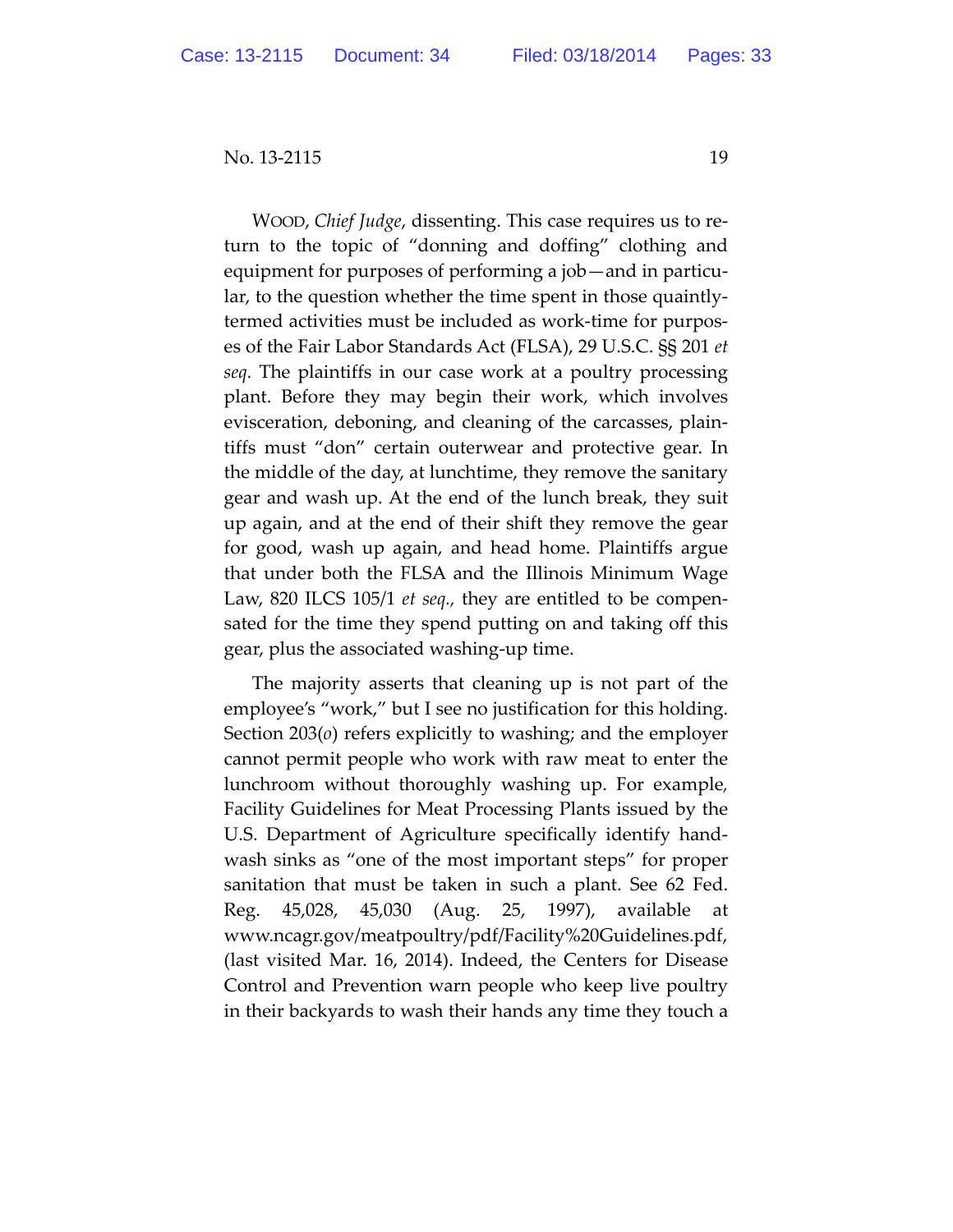bird. See *Keeping Backyard Poultry*, CENTERS FOR DISEASE CONTROL AND PREVENTION, http://www.cdc.gov/features/salmonellapoultry/, (last visited Mar. 13, 2014). There is nothing voluntary about the washing process during the middle of the day.

My colleagues reject both of the employees' claims. They do so by rejecting the long‐established "continuous work‐ day" principle that has always governed the FLSA and by resolving disputed facts over the amount of time the don‐ ning, doffing, and washing process takes in this particular case. In my view, they have erred as a matter of law, and they have gone beyond the proper appellate role. I therefore dissent.

I begin with the legal framework established by the FLSA, and then I turn to the way I believe it should apply to this workplace. I conclude with a word about the state‐law claim.

## **I**

The critical section of the FLSA for present purposes is 29 U.S.C. § 203(*o*), which was added to the statute in 1947 by the Portal‐to‐Portal Act, 61 Stat. 84. For convenience, I repro‐ duce it here:

> **(o)** Hours Worked.—In determining for the purposes of sections 206 and 207 of this title the hours for which an employee is employed, there shall be excluded any time spent in changing clothes or washing at the beginning or end of each workday which was excluded from measured working time during the week involved by the express terms of or by custom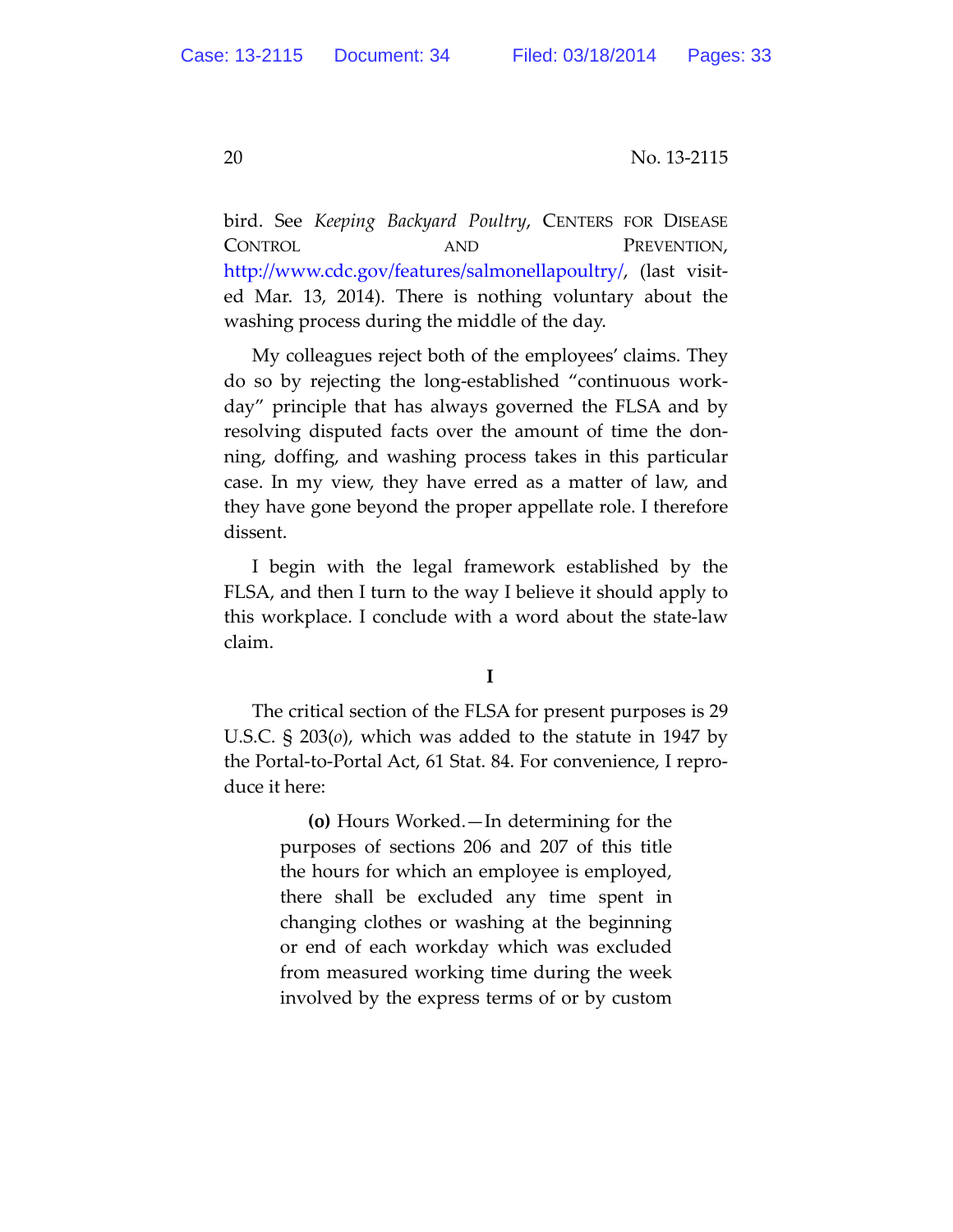or practice under a bona fide collective‐ bargaining agreement applicable to the par‐ ticular employee.

Because section 203(*o*) permits employers and unions to bar‐ gain only over the compensation for time spent changing clothes "at the beginning or end of each workday," see, *e.g*., *Sandifer v. U.S. Steel Corp.,* 134 S. Ct. 870, 880–81 (2014), the first question on the table is what the word "workday" means in this context.

This is not a question of first impression for the federal courts. In fact, even though the term "workday" is not de‐ fined in the statute, the Department of Labor has defined it in a long‐standing regulation, as follows:

> (b) "Workday" as used in the Portal Act means, in general, the period between the commencement and completion on the same workday of an employee's principal activity or activities. It includes all time within that period whether or not the employee engages in work throughout all of that period. For example, a rest period or a lunch period is part of the "workday," and section 4 of the Portal Act therefore plays no part in determining whether such a period, under the particular circum‐ stances presented, is or is not compensable, or whether it should be included in the computa‐ tion of hours worked. If an employee is re‐ quired to report at the actual place of perfor‐ mance of his principal activity at a certain specific time, his "workday" commences at the time he reports there for work in accordance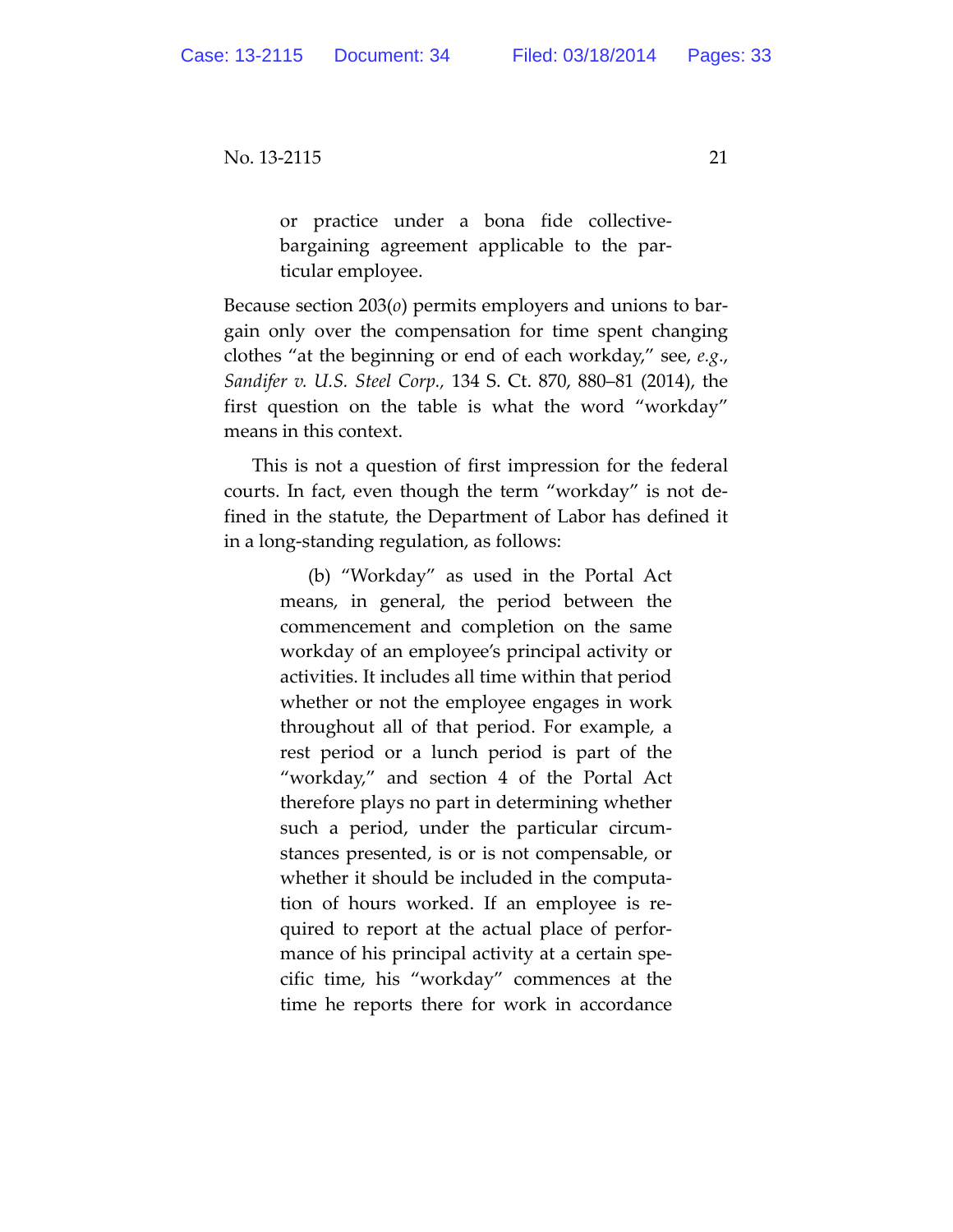with the employer's requirement, even though through a cause beyond the employee's con‐ trol, he is not able to commence performance of his productive activities until a later time. In such a situation the time spent waiting for work would be part of the workday, and sec‐ tion 4 of the Portal Act would not affect its in‐ clusion in hours worked for purposes of the Fair Labor Standards Act.

29 C.F.R. § 790.6(b).

The suggestion that one eight‐hour workday can be di‐ vided into two four‐hour "days" (or maybe four two‐hour "days," if rest breaks are considered) is incompatible with this authoritative definition. The reference in the first sen‐ tence of the regulation to "commencement" and "comple‐ tion" of tasks within one day can mean only that lunch breaks and rest breaks occur within those outer boundaries (as the third sentence explicitly says). Nothing in 29 C.F.R. § 790.6(b) leaves room for the possibility that one might break an eight‐hour workday into partial "days" of four hours each (or perhaps even smaller units). It is true that the regulation says that "in general" a workday extends from the commencement to the completion of the employee's tasks. The majority argues that this qualification is triggered here, when they assert that "there is compelling reason to recognize an exception [to the eight‐hour continuous day] in this case." *Ante* at 6. I see no reason at all to do so, compel‐ ling or otherwise. Indeed, I cannot imagine a workplace that could not operate under two four‐hour "days" rather than one continuous eight‐hour day. In effect, the majority has held that this regulation is incompatible with the statute. It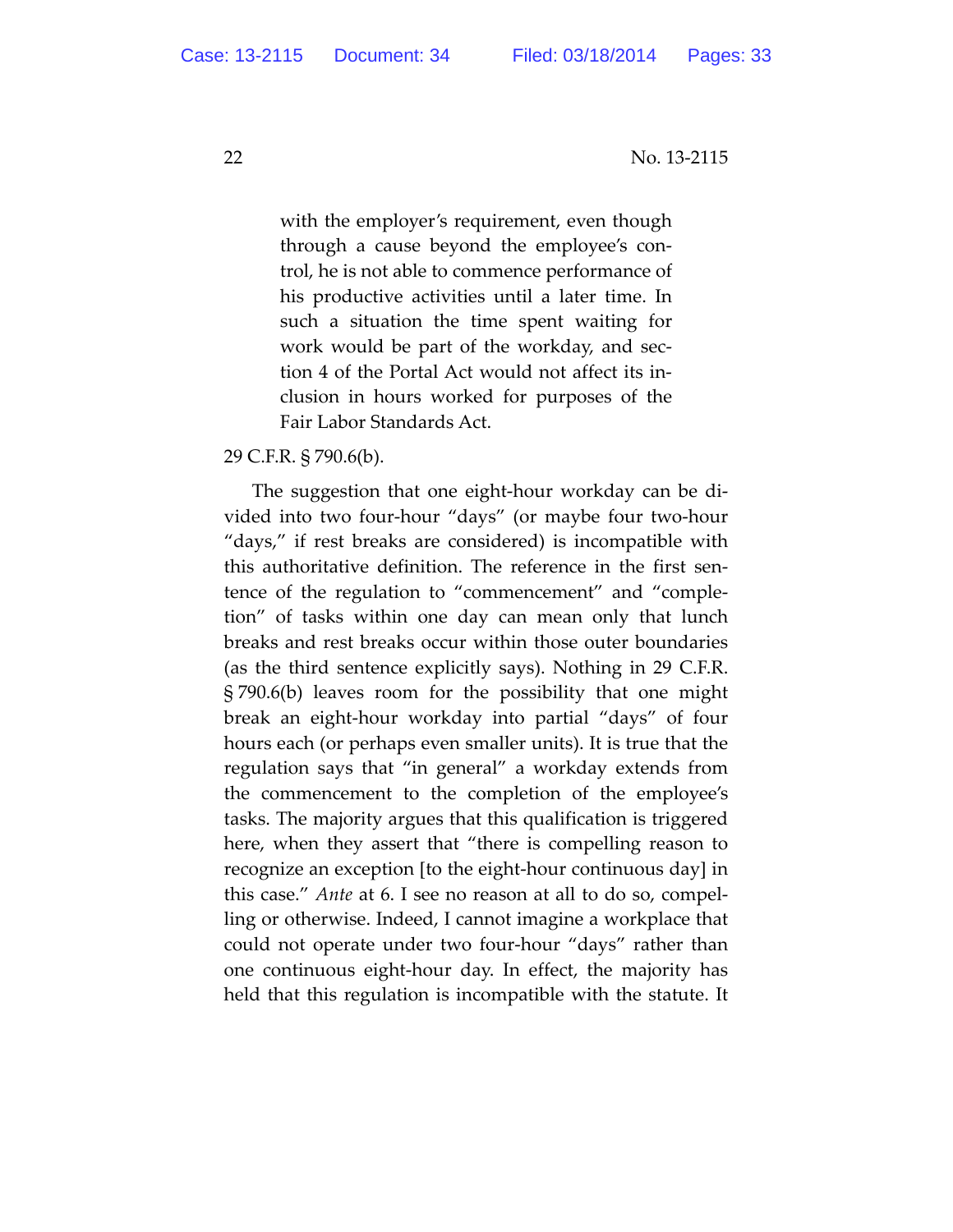does so without going through any of the normal analysis that would justify disregard of an administrative agency's longstanding interpretation of a law that it is charged to im‐ plement. I do not see it that way. Because I find nothing unu‐ sual about the poultry processing facilities here, I would hold that section 790.6(b) requires us to find that the "workday" here extends from the time the employee reports to work until the time he is free to clock out for the day. Various breaks that may or may not be compensable time occur within those outer boundaries. Because section 203(*o*) per‐ mits employers and unions to bargain over the compensabil‐ ity of time spent changing clothes only "at the beginning or end of each workday," the most straightforward reading of the statute shows that donning, doffing, and cleaning that occurs in the middle of the workday is not within the ambit of section 203(*o*)'s exclusion.

The majority's argument for avoiding section 203(*o*)'s plain language by breaking a single eight‐hour workday into two four‐hour days calls into question the applicability of the continuous workday doctrine across the board. Yet the Supreme Court accepted that doctrine in *IBP, Inc. v. Alvarez*, 546 U.S. 21, 29 (2005). Workers must be compensated for time spent doing what might otherwise be non‐compensable activities under the Portal‐to‐Portal Act if those activities oc‐ cur between the commencement of the employee's first prin‐ cipal activity and the completion of his last principal activity on any workday and are not otherwise exempt (*i.e.* for a *bona fide* lunch break). 29 C.F.R. § 790.6(a).

Under the majority's interpretation, an employer that re‐ quires an employee to walk, midday, from one principal work activity to another (perhaps from the sewing room to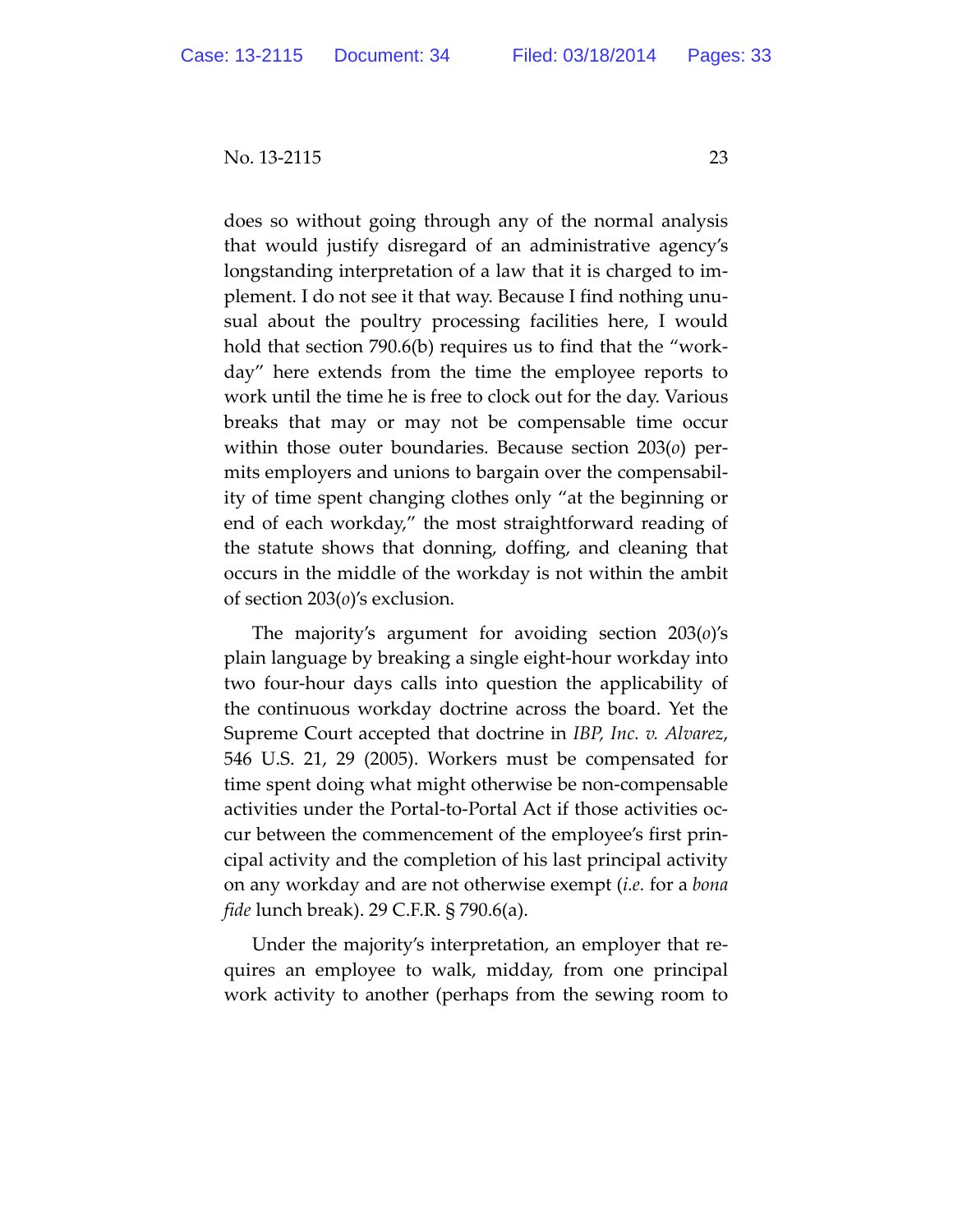the steaming room) would be able to render that otherwise compensable time non‐compensable by telling the employee that one "workday" ended when he left the sewing room, and a new "workday" started when he entered the steaming room. Such a rule would effectively eliminate the continuous workday concept. I freely accept that Congress could amend section 203(*o*) tomorrow to reject the continuous workday notion, but it has not done so yet. For FLSA purposes, I agree with the majority only insofar as it holds that the parties are free to bargain about the coverage of donning, doffing, and washing time at the beginning and the end of the full work‐ day.

Looking at the language of section 203(*o*), and taking into account the definition of "workday" found at 29 C.F.R. § 790.6(b), I would find that the workers are entitled to be paid for time spent donning, doffing, and washing up at any time after they first start working and before they finish their last task of the day. They are thus, in my view, presumptive‐ ly entitled to be compensated for their lunch break donning, doffing, and cleaning. (I address the possible exception for *de minimis* activities below.) Because section 203(*o*) permits em‐ ployers and unions to bargain only over the compensability of time spent changing clothes "at the beginning or end of each workday," they cannot bargain away worker compen‐ sation for mid‐day breaks, whether at lunchtime or at other times. This may help the workers, as plaintiffs here believe, or it may ultimately reduce their power at the bargaining ta‐ ble, because it gives them one less chip to play, as my colleagues predict. But this is the system that the FLSA creates, and the workers are entitled to enforce their rights under ex‐ isting law.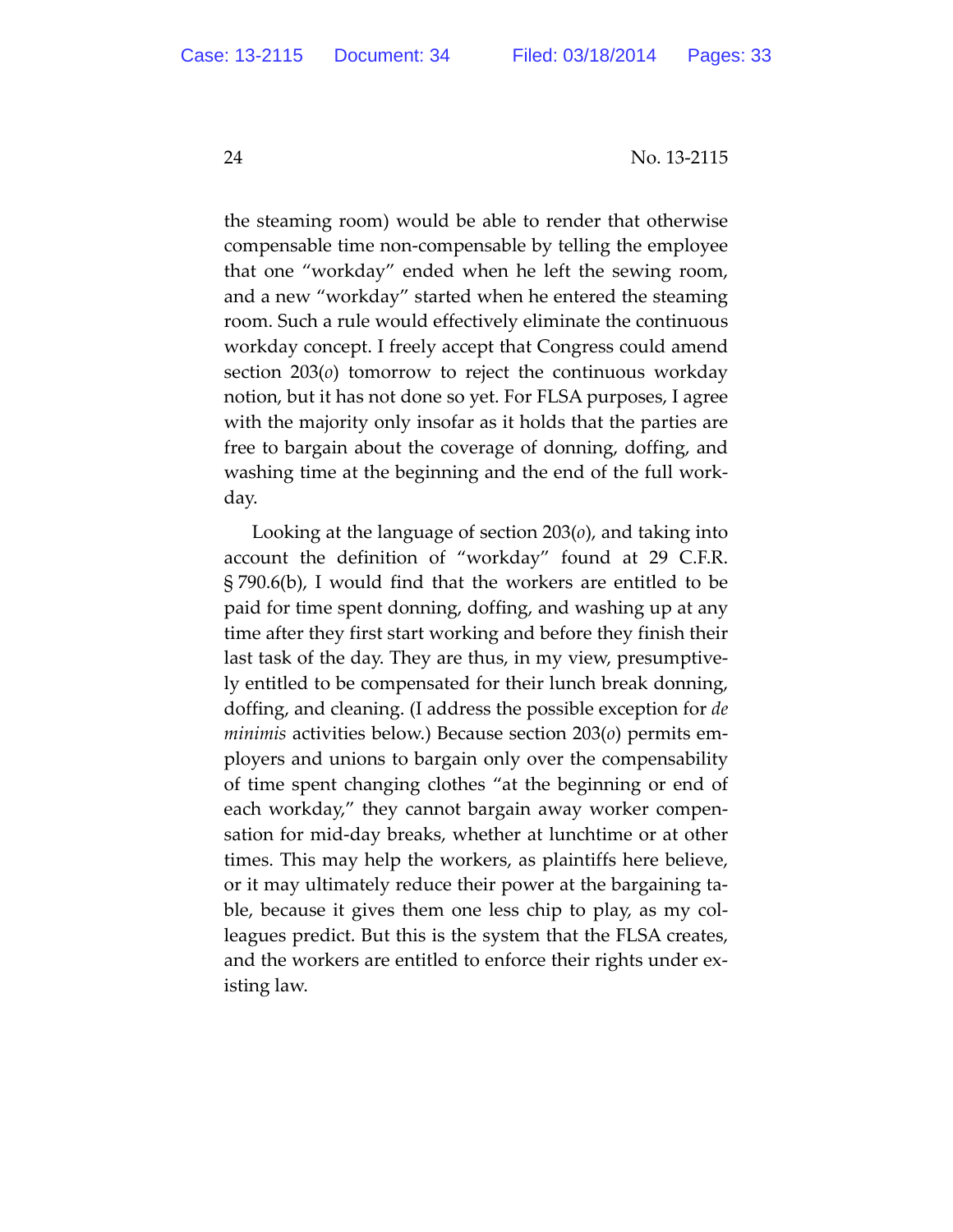## **II**

My second objection to the majority's opinion focuses on its alternative holding, namely, that even if section 203(*o*)'s exclusion does not apply to mealtime donning and doffing, the time spent engaged in those activities in this case is *de minimis* and thus non‐compensable at the threshold. This po‐ sition brushes past serious disputes of fact about how the donning, doffing, and washing actually take place in this workplace. I am startled, to say the least, to think that an ap‐ pellate court would resolve such a dispute based on a post‐ argument experiment conducted in chambers by a judge. *Ante* at 9–10. As the majority concedes, this cannot be con‐ sidered as evidence in the case. To the extent (even slight) that the court is relying on this experiment to resolve a dis‐ puted issue of fact, I believe that it has strayed beyond the boundaries established by Federal Rule of Civil Procedure 56. (This is quite different, it seems to me, from including an illustrative photograph whose accuracy presumably could not be contested.) I note as well that this experiment proceeded on the assumption that washing is not essential for workers handling raw poultry—an assumption I have al‐ ready shown to be inconsistent with government regulations for hygiene within a meat processing plant. Finally, there are two other problems with the majority's approach: it runs afoul of the statutory definition of a *bona fide* lunch break, and it fails to give effect to the Supreme Court's recent rejec‐ tion of *de minimis* analysis in the donning and doffing con‐ text.

The record here leaves no doubt that the parties do not agree on the central question of the amount of time it takes at these workplaces to don and doff the required clothing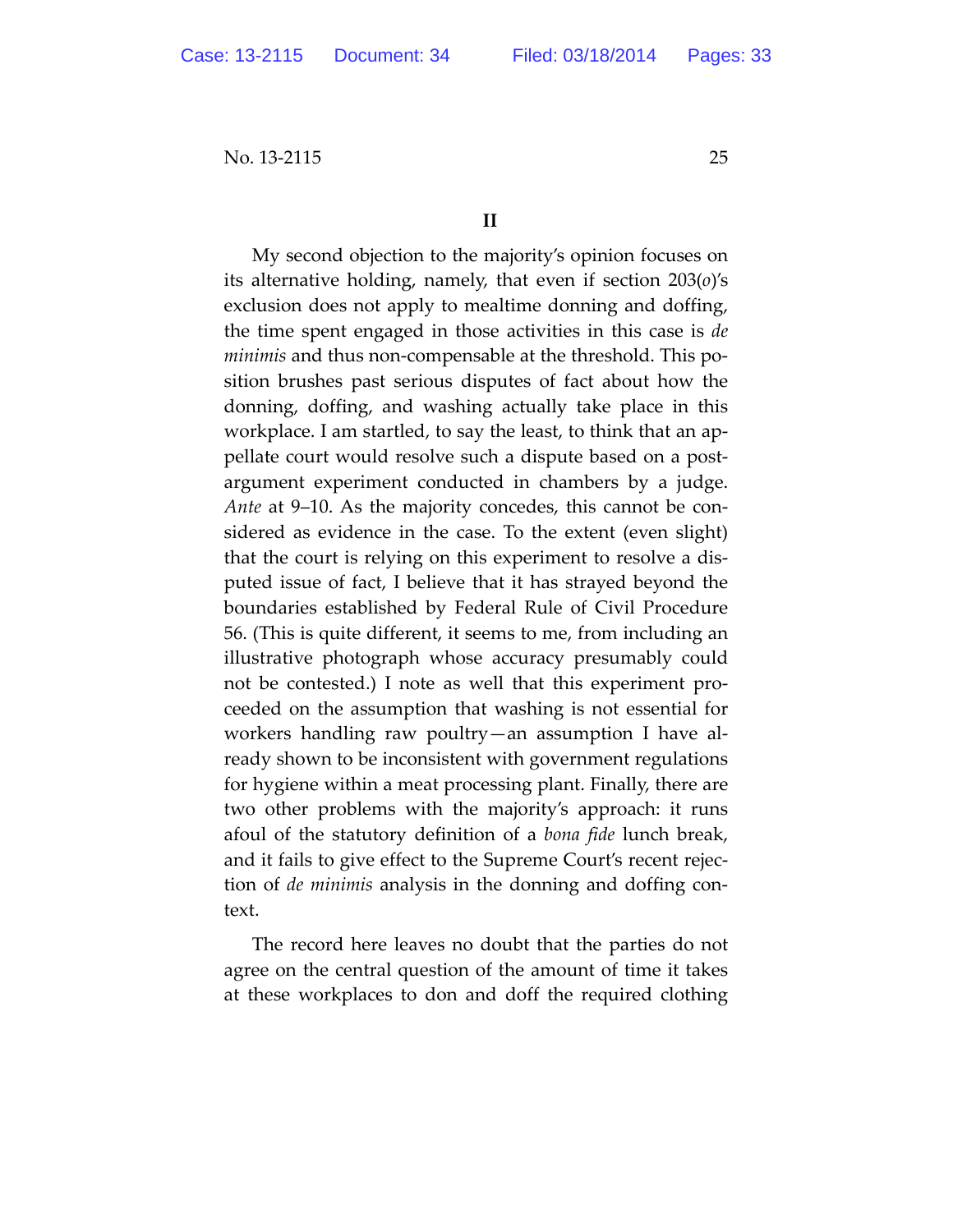and equipment and to wash up. The plaintiffs allege that it typically takes workers from 10 to 15 minutes to don their equipment at the beginning of the workday. They further contend that the sanitary equipment must be put on and re‐ moved in an area isolated from the production floor, in order to protect the raw poultry from contamination. The need to go to the approved area adds to the time required to com‐ plete the donning and doffing activities. The employer paints a much different picture—one that the majority has decided to credit, despite the fact that this case reaches us on an appeal from a grant of summary judgment. The employer estimates that everything can be accomplished in one or two minutes.

This is as material a dispute of fact as I can imagine, and thus one that should have prevented disposition on sum‐ mary judgment. See FED. R. CIV. P. 56(a). And it is a factual issue about which the employees have personal experience; no one can complain that their affidavits about the time these activities require lack proper foundation. In order to choose between the employees' and the employer's estimates of the necessary time, one needs to know additional facts about what exactly the employer requires the workers to do. If, as plaintiffs allege, the necessary doffing before lunchtime and at the end of the day includes not merely removing the equipment, but also washing and stowing the tools and equipment, then it is easy to see how more time might be necessary than would be needed for a simple change of clothes. The Centers for Disease Control states that "it is not unusual for raw poultry from any producer to have *Salmo‐ nella* bacteria." *Salmonella and Chicken: What You Should Know and What You Can Do*, CENTERS FOR DISEASE CONTROL AND PREVENTION, http: // www . cdc . gov/ features/ salmonella‐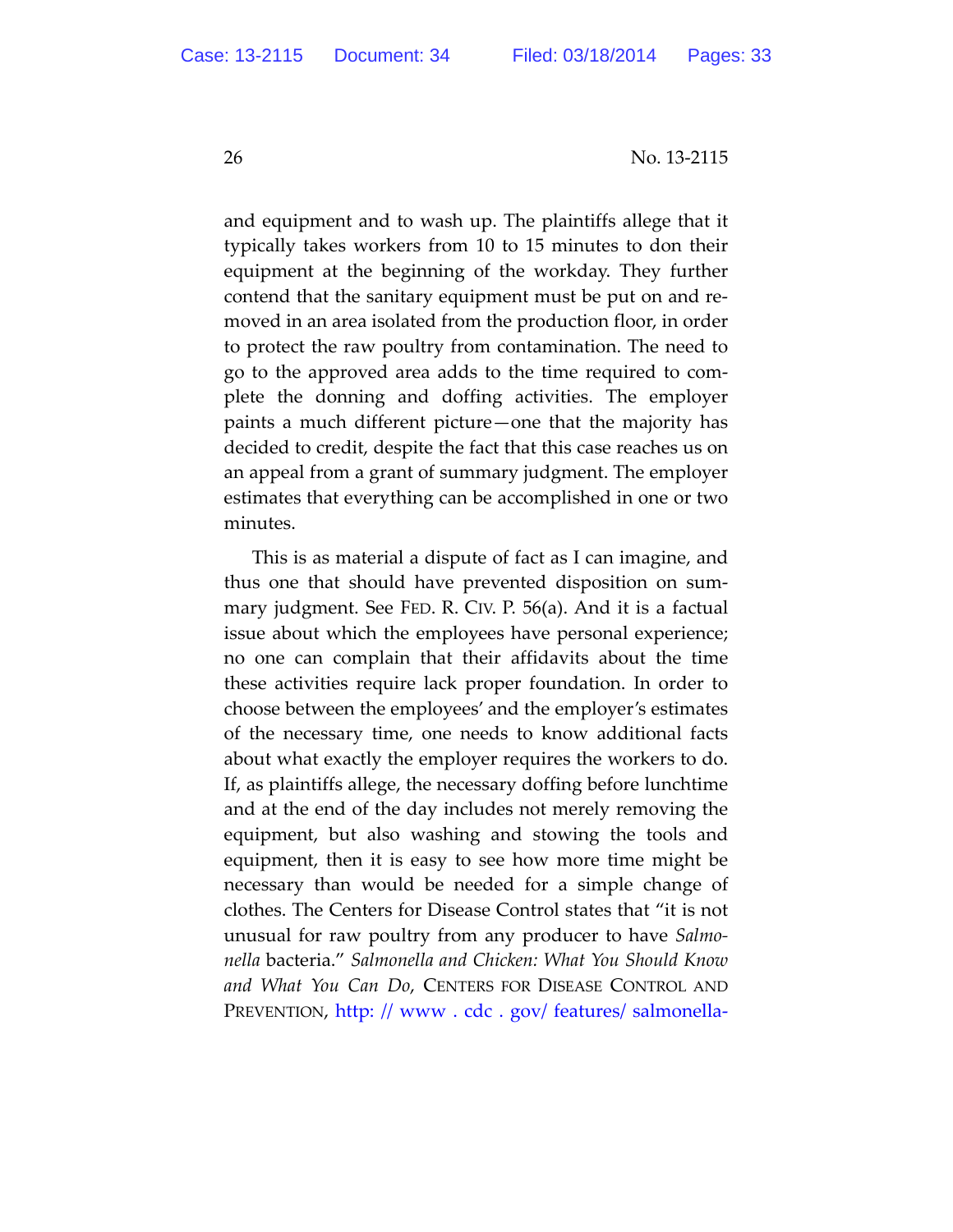chicken/ (last visited Mar. 16, 2014). *Salmonella,* it adds, is "an important cause of human illness in the United States and often linked to poultry"; some of that *Salmonella* is a multi‐ drug‐resistant strain. *Id.* It is essential for the health of the worker, her fellow workers, and the consumers who will consume the poultry products that a person who has been steeped in raw poultry viscera for hours wash herself off be‐ fore eating. (For a chilling account of what can happen when proper sanitation standards in a comparable industry (tur‐ key processing) are not followed, see Dan Barry, *The 'Boys' in the Bunkhouse,* N.Y. TIMES MAG., Mar. 9, 2014, available at http://www.nytimes.com/interactive/2014/03/09/us/the‐boys‐ in‐the‐bunkhouse.html (last visited Mar. 16, 2014).) In short, the amount of time at issue is a question that must be devel‐ oped at trial; no amount of common sense, internet research, or personal experience can substitute for that.

Second, as I have noted, the continuous workday doc‐ trine provides that workers must be compensated for time they spend doing what might otherwise be non‐ compensable activities if those activities occur between the commencement of the worker's first principal activity and the completion of her last principal activity on any workday. See 29 C.F.R. § 790.6(a). For example, "[r]est periods of short duration, running from 5 minutes to about 20 minutes, … must be counted as hours worked." 29 C.F.R. § 785.18. In contrast to a rest period, a *bona fide* lunch period does not count as "hours worked" and thus an employer does not have to pay workers for that time. This makes the distinction between a rest period of "short duration" and a *bona fide* lunch period crucial. In order to qualify as a *bona fide* meal period, "[t]he employee must be completely relieved from duty for the purposes of eating regular meals." 29 C.F.R.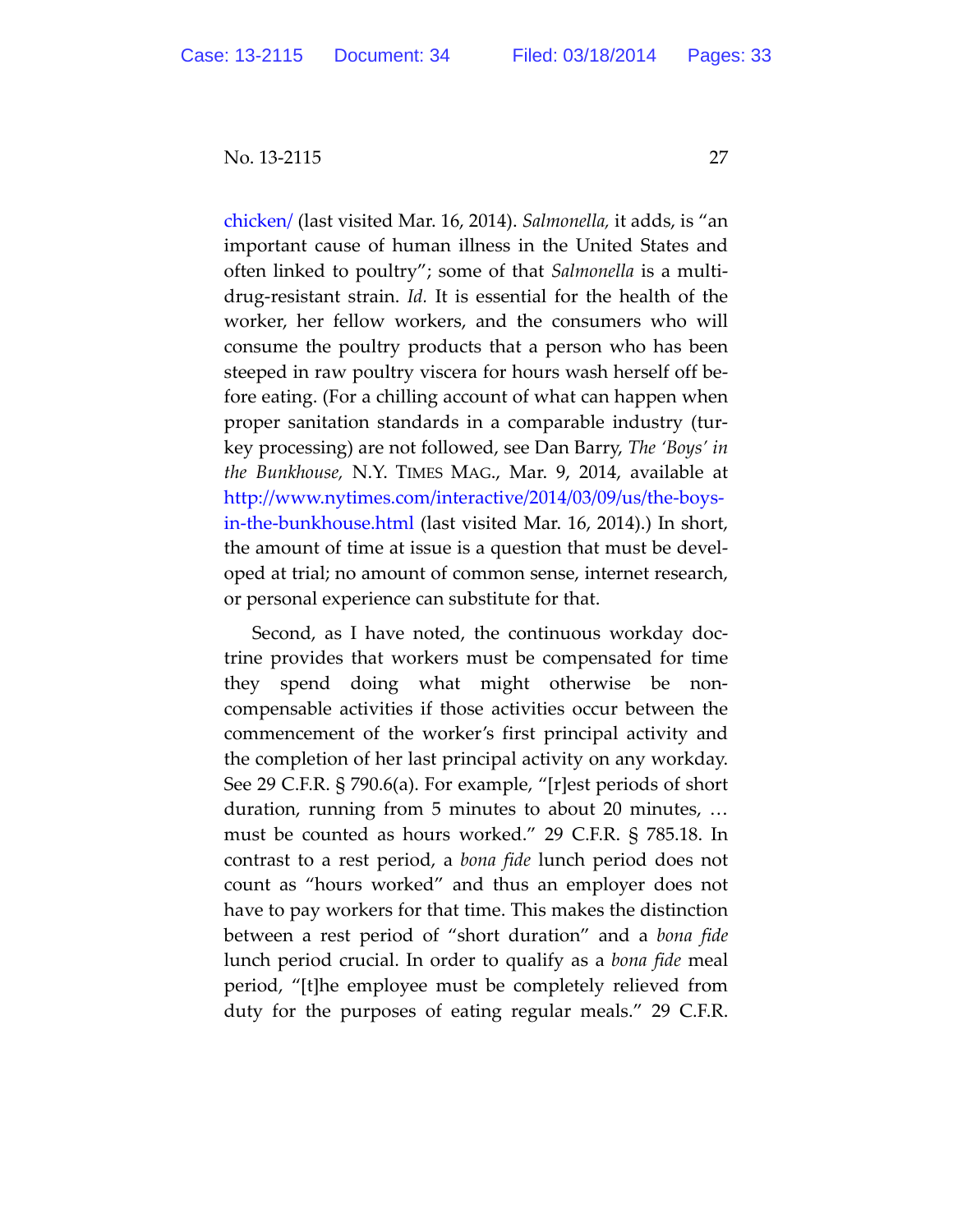§ 785.19(a)*.* The regulation recognizes that "ordinarily" 30 minutes or more is long enough for a *bona fide* meal period. If, however, workers are required to walk to a donning and doffing area, take off their outerwear and equipment, and wash off raw chicken and blood; then go eat lunch; and then return to the designated area, and suit up again, all during their 30‐minute "meal break," then those workers obviously do not have a full 30 minutes in which to get their lunch and eat.

If the meal break is actually shorter than 30 minutes, the employer risks a finding that it has not provided a *bona fide* meal period at all, for purposes of 29 C.F.R. § 785.19(a). That would render the entire break period compensable, pursuant to 29 C.F.R. § 785.18. Granted, a period shorter than 30 minutes "may be long enough under special conditions," but the statute does not specify what those special circumstances might be. This, too, is a matter that can be resolved only with a more complete factual record.

As I read the Supreme Court's decision in *Sandifer,* this court is not entitled to dismiss lunchtime washing, donning, and doffing of clothing as "*de minimis.*" See 134 S. Ct. at 880 ("We doubt that the *de minimis* doctrine can properly be ap‐ plied to the present case. … *[D]e minimis non curat lex* is not Latin for *close enough for government work.*") As the Court rec‐ ognized, § 203(*o*) is "*all about* trifles—the relatively insignifi‐ cant periods of time in which employees wash up and put on various items of clothing needed for their jobs." *Id.* at 880. *Sandifer*'s rejection of the *de minimis* doctrine in this context established an important point: while putting on clothes and washing may take very little time, courts should recognize that § 203(*o*) was designed to treat that time specially if it oc‐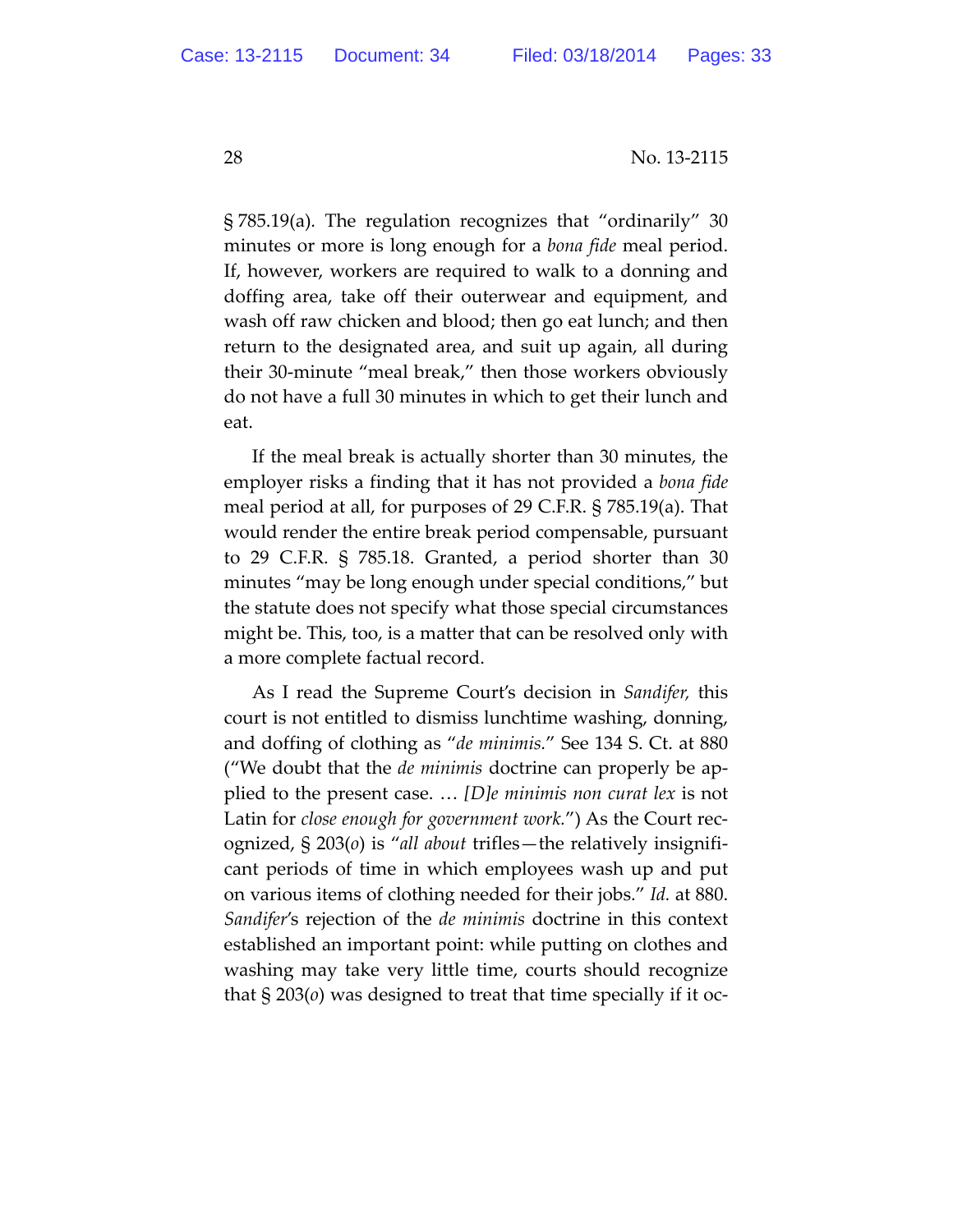curred at the beginning or end of the workday—that is, there is a default rule that classifies it as time required for the job, but the parties are permitted to vary that rule to make it noncompensable under a collective bargaining agreement. If the same activities occur in the middle of the day, the default rule stands and no such exemption is permitted.

The Court's rejection of the *de minimis* concept in the clothing and washing context sheds light on the test the Court did adopt, in an effort to spare federal judges from be‐ coming "time‐study professionals." *Id.* at 880. The pertinent question, the Court held, "is whether the period at issue can, *on the whole,* be fairly characterized as 'time spent in chang‐ ing clothes or washing.'" *Id.* at 880. The importance of the conclusion is more nuanced than my colleagues imply, how‐ ever. If one is talking about the beginning or end of the workday, whether the period meets the "on the whole" test changes only whether employers and unions can bargain about the extra minutes; it does not make the period categor‐ ically non‐compensable. Either the time is "on the whole" spent changing clothes or washing, in which case unions can bargain away compensation for that time, or the time "on the whole" is spent otherwise, in which case § 203(*o*) does not apply and the right to compensation for that time rises or falls based on other criteria.

Even if the idea of a time "as a whole" is functionally equivalent to *de minimis* analysis (and I have a hard time coming to that conclusion in light of the Supreme Court's discussion), I am troubled by the majority's assumption that the amounts of time spent here fall below that threshold. We should not evaluate each day, or part of a day, separately. In‐ stead, we should aggregate the amount of time the workers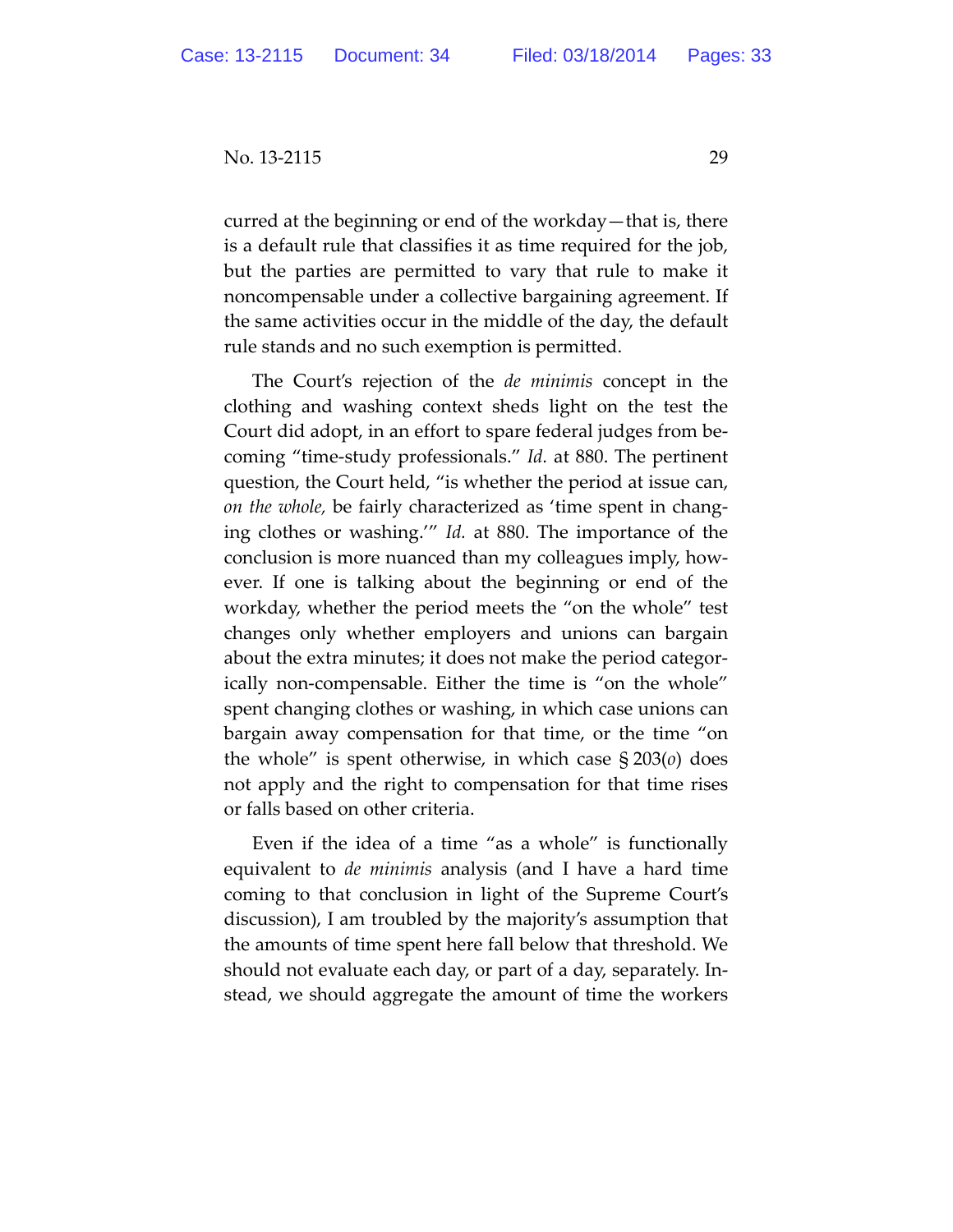spend donning, doffing, and cleaning—time that otherwise would be compensable. Accord *Perez v. Mountaire Farms, Inc.*, 650 F.3d 350, 373 (4th Cir. 2011), *cert. denied*, 132 S. Ct. 1634, (2012) ("In applying the *de minimis* rule, we consider the ag‐ gregate amount of time for which the employees are other‐ wise legally entitled to compensation") (citing DOL Wage & Adv. Mem. No. 2006‐2 n.1 (May 31, 2006)). If, for example, it takes an average employee four minutes at the beginning of the lunch break to remove the special gear and to wash up, and then two minutes at the end of the break to suit up again, that amounts to six minutes (or 0.1 hour) out of the 30‐minute break (that is, 20% of the break). (Note that my example does not come close to assuming that these activi‐ ties will consume 15 minutes out of a 30‐minute lunch break. See *ante* at 10. But they do take up real time.) Multiply this by the five days in an ordinary work‐week and one has a half-hour of time at stake. I cannot dismiss this as inconsequential, given the realities that face most people whose jobs put them within the group protected by the FLSA. I also see nothing in the statute that would prevent the employer from crediting employees with a reasonable time for these activi‐ ties. There is no more reason to assume that each employee's donning and doffing time would need to be measured indi‐ vidually on a daily basis than there is to think that any other donning and doffing time must be handled that way. The use of an average period would eliminate any benefit from dawdling. It would be easy enough for an employer to speci‐ fy that the required time on the floor of the plant ends three or four minutes before the lunch break, and starts up again when the employee begins to re-don his gear, if the employer wanted to avoid any overtime liability.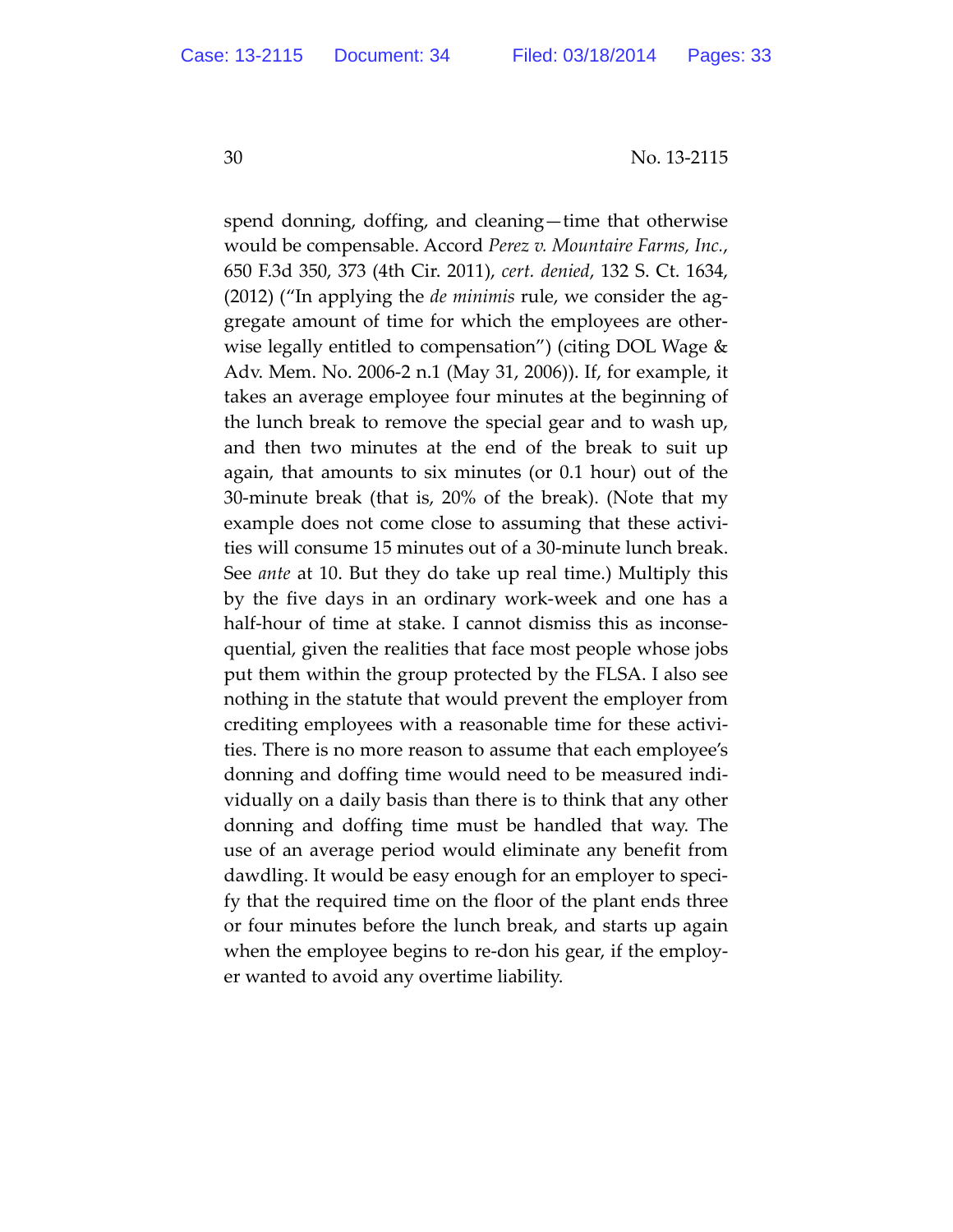I would find that these employees have the right in prin‐ ciple to compensation for their donning, doffing, and clean‐ ing time during their workday (and in particular before and after lunch), and I would remand for trial to determine how much time these activities actually consume. Given the limi‐ tations of the FLSA, I would affirm to the extent that the em‐ ployees pursue a federal right to exclude donning and doff‐ ing at the beginning and end of the workday, because section 203(*o*) permits the parties to make that a subject of collective bargaining.

## **III**

Last, I turn to the Illinois Minimum Wage Act. As the *amicus curiae* brief filed by the State of Illinois stresses, Illi‐ nois has adopted a broader approach than the FLSA to the definition of "hours worked." The Illinois Minimum Wage Act has been interpreted authoritatively by the Illinois De‐ partment of Labor to require compensation for "all the time an employee is required to be on duty, or on the employer's premises, or at other prescribed places of work, and any ad‐ ditional time he or she is required or permitted to work for the employer." Ill. Admin. Code, tit. 56, § 210.110. This defi‐ nition is quite similar to the one the U.S. Supreme Court en‐ dorsed in *Anderson v. Mt. Clemens Pottery Co.,* 328 U.S. 680 (1946). There the Supreme Court defined the "statutory workweek" to "include[] all time during which an employee is necessarily required to be on the employer's premises, on duty or at a prescribed workplace." 328 U.S. at 690‐91 (1946). While Congress found the Supreme Court's interpretation too broad, and so amended the FLSA in 1947 to create cer‐ tain exceptions, the Illinois state regime has never aban‐ doned that rule. If the FLSA preempted contrary state laws,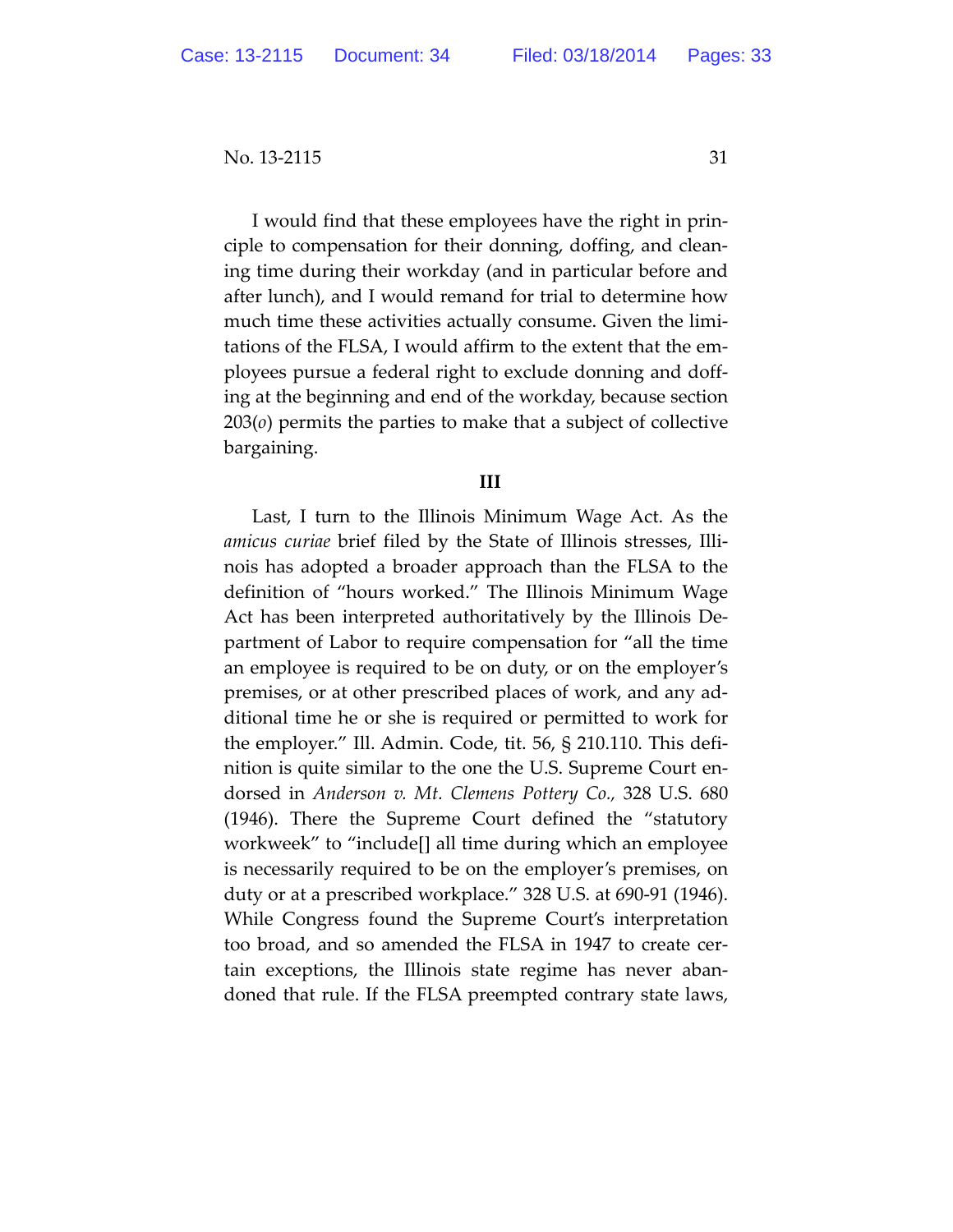the fact that Illinois has chosen a different rule might be of no importance. But, to the contrary, the FLSA includes a savings clause that gives precedence to state laws with more generous compensation schemes. 29 U.S.C. § 218(a); see *Spo‐ erle v. Kraft Foods Global, Inc.,* 614 F.3d 427, 428–30 (7th Cir. 2010).

The result my colleagues have reached cannot be squared with the plain language of the Illinois law. In direct contra‐ diction to the views of the Illinois Attorney General, they have found that Illinois law must be read the same way as the federal law. The savings clause, however, tells us that Congress has not required this result, and the Illinois De‐ partment of Labor has made it clear that it has not chosen to follow federal law in this respect. This matter is of sufficient‐ ly great importance to the state that the Attorney General has asked this court to certify the question to the Supreme Court of Illinois, if we were to find any doubt about the mat‐ ter. Rather than resolve this issue, I would grant the Attorney General's request. The question is an important one for both employers and workers in the state, and it thus stands a good chance of meeting the certification requirements set out in Ill. Sup. Ct. R. 20. I would thus submit a proper request to that court under Seventh Circuit Local Rule 52.

## \*\*\*\*\*\*\*\*\*\*\*\*\*\*\*\*\*

In conclusion, I respectfully dissent from the majority's decision to affirm the judgment of the district court. As I read the Illinois Minimum Wage Act, plaintiffs are entitled to compensation for their donning, doffing, and washing time both at the beginning and end of the workday and during their lunch break. The FLSA independently protects their right to compensation for the lunch‐break time. I would re‐